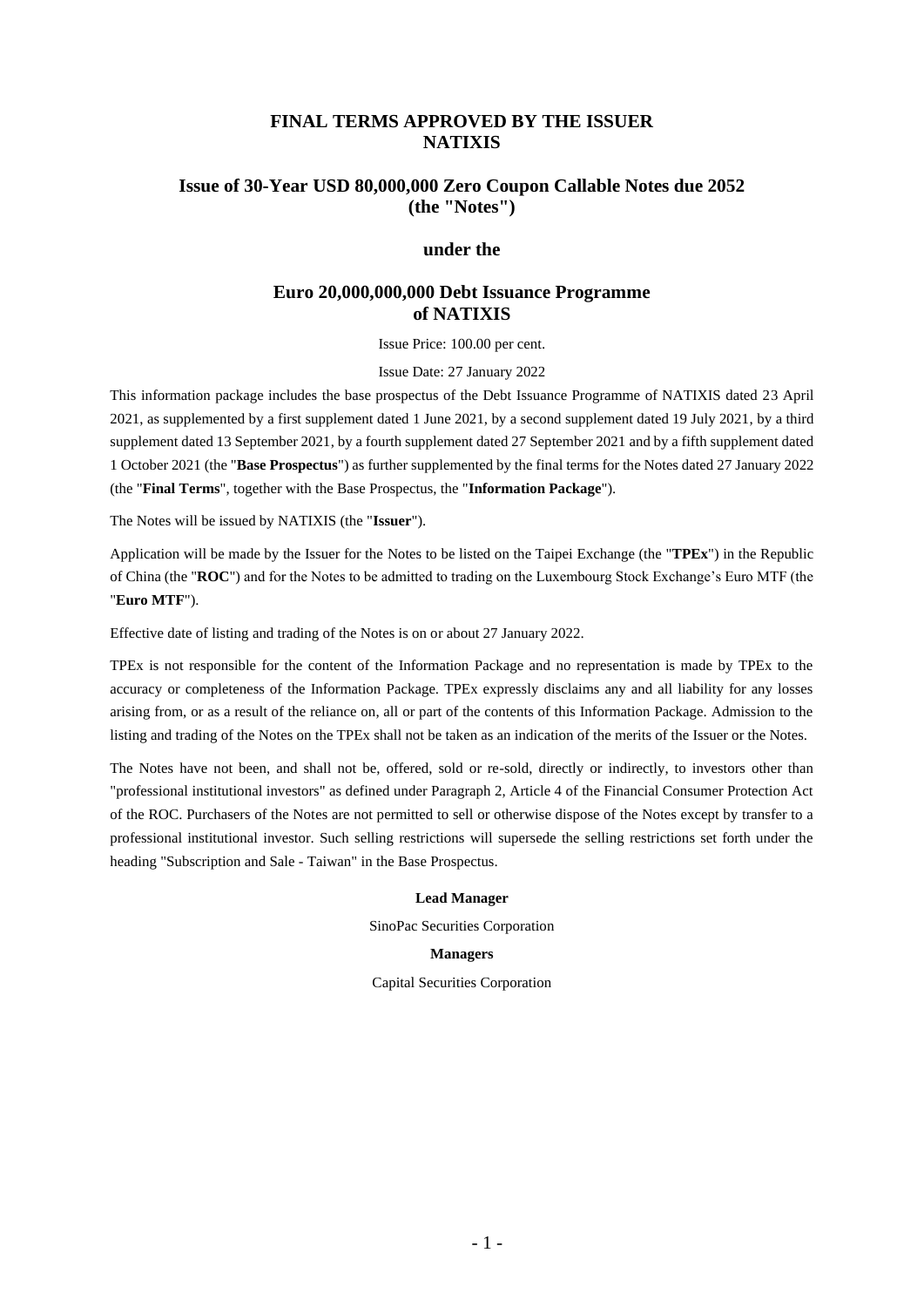**PROHIBITION OF SALES TO EEA RETAIL INVESTORS – The Notes are not intended to be offered, sold or otherwise made available to and should not be offered, sold or otherwise made available to any retail investor in the European Economic Area (EEA). For these purposes, a retail investor means a person who is one (or more) of: (i) a retail client as defined in point (11) of Article 4(1) of Directive 2014/65/EU (as amended, MiFID II); (ii) a customer within the meaning of Directive 2016/97(EU), where that customer would not qualify as a professional client as defined in point (10) of Article 4(1) of MiFID II; or (iii) not a qualified investor as defined in Regulation (EU) 2017/1129 (as amended, the Prospectus Regulation). Consequently no key information document required by Regulation (EU) No 1286/2014 (as amended, the PRIIPs Regulation) for offering or selling the Notes or otherwise making them available to retail investors in the has been or will be prepared and therefore offering or selling the Notes or otherwise making them available to any retail investor in the EEA may be unlawful under the PRIIPs Regulation.**

**PROHIBITION OF SALES TO UK RETAIL INVESTORS – The Notes are not intended to be offered, sold or otherwise made available to and should not be offered, sold or otherwise made available to any retail investor in the United Kingdom (UK). For these purposes, a retail investor means a person who is one (or more) of: (i) a retail client as defined in point (8) of Article 2 of Regulation (EU) No 2017/565 as it forms part of domestic law by virtue of the European Union (Withdrawal) Act 2018 (EUWA); or (ii) a customer within the meaning of the Financial Services and Markets Act 2000 (the FSMA) and any rules or regulations under the FSMA to implement Directive (EU) No 2016/97, where that customer would not qualify as a professional client as defined in point (8) of Article 2(1) of Regulation (EU) No 600/2014 as it forms part of domestic law by virtue of the EUWA; or (iii) not a qualified investor as defined in Regulation (EU) No 2017/1129 as it forms part of domestic law by virtue of EUWA. Consequently no key information document required by Regulation (EU) No 1286/2014 as it forms part of domestic law by virtue of the EUWA (as amended, the UK PRIIPs Regulation) for offering or selling the Notes or otherwise making them available to retail investors in the UK has been or will be prepared and therefore offering or selling the Notes or otherwise making them available to any retail investor in the UK or may be unlawful under the UK PRIIPs Regulation.**

**MIFID II product governance / Professional investors and eligible counterparties only target market – Solely for the purposes of the manufacturer's product approval process, the target market assessment in respect of the Notes has led to the conclusion that: (i) the target market for the Notes is eligible counterparties and professional clients only, each as defined in Directive 2014/65/EU (as amended, "MiFID II"); and (ii) all channels for distribution of the Notes to eligible counterparties and professional clients are appropriate. Any person subsequently offering, selling or recommending the Notes (a "distributor") should take into consideration the manufacturer's target market assessment; however, a distributor subject to MiFID II is responsible for undertaking its own target market assessment in respect of the Notes (by either adopting or refining the manufacturer's target market assessment) and determining appropriate distribution channels.**

**UK MIFIR PRODUCT GOVERNANCE / PROFESSIONAL INVESTORS AND ELIGIBLE COUNTERPARTIES ONLY TARGET MARKET** – **Solely for the purposes of the manufacturer's product approval process, the target market assessment in respect of the Notes, taking into account the five categories referred to in item 18 of the Guidelines published by the European Securities and Markets Authority on 5 February 2018 (in accordance with the FCA's policy statement entitled "Brexit our approach to EU non-legislative materials"), has led to the conclusion that: (i) the target market for the Notes is only eligible counterparties, as defined in the FCA Handbook Conduct of Business Sourcebook ("COBS"), and professional clients, as defined in Regulation (EU) No 600/2014 as it forms part of domestic law by virtue of the European Union (Withdrawal) Act 2018 ("UK MiFIR"); and (ii) all channels for distribution of the Notes to eligible counterparties and professional clients are appropriate. Any person subsequently offering, selling or recommending the Notes (a "distributor") should take into consideration the manufacturer's target market assessment; however, a distributor subject to the FCA Handbook Product Intervention and Product Governance Sourcebook (the "UK MiFIR Product Governance Rules") is responsible for undertaking its own target market assessment in respect of the Notes (by either adopting or refining the manufacturer's target market assessment) and determining appropriate distribution channels.**

**Applicable Final Terms dated 27 January 2022**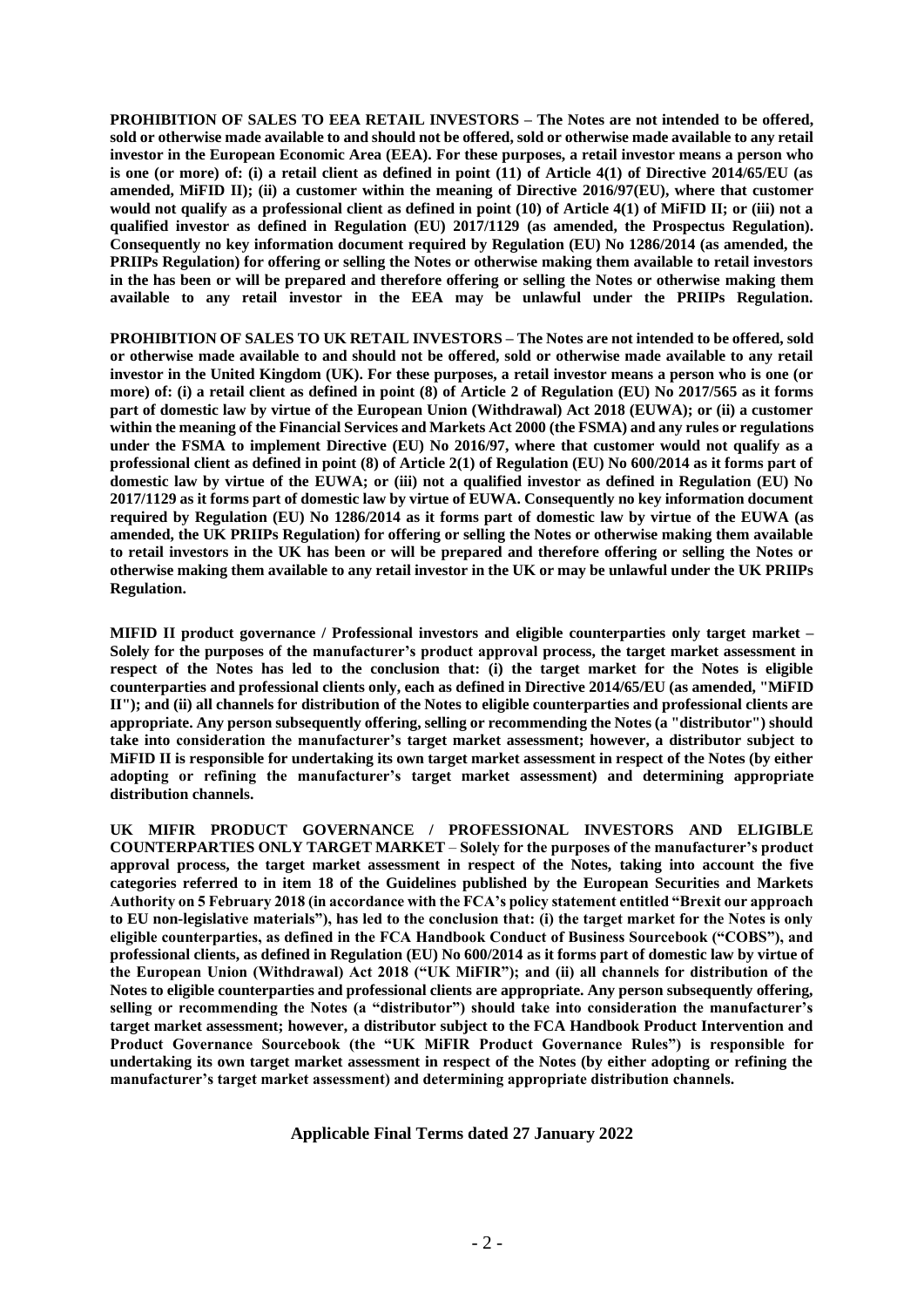

## **NATIXIS**

**Euro 20,000,000,000 Debt Issuance Programme**

### **SERIES NO: 8383**

#### **TRANCHE NO: 1**

# **Issue of 30-Year USD 80,000,000 Zero Coupon Callable Notes due 2052 (the Notes) Under the Euro 20,000,000,000 Debt Issuance Programme**

**Issued by NATIXIS (the Issuer)**

**Lead Manager**

**SinoPac Securities Corporation** 

**Managers**

**Capital Securities Corporation**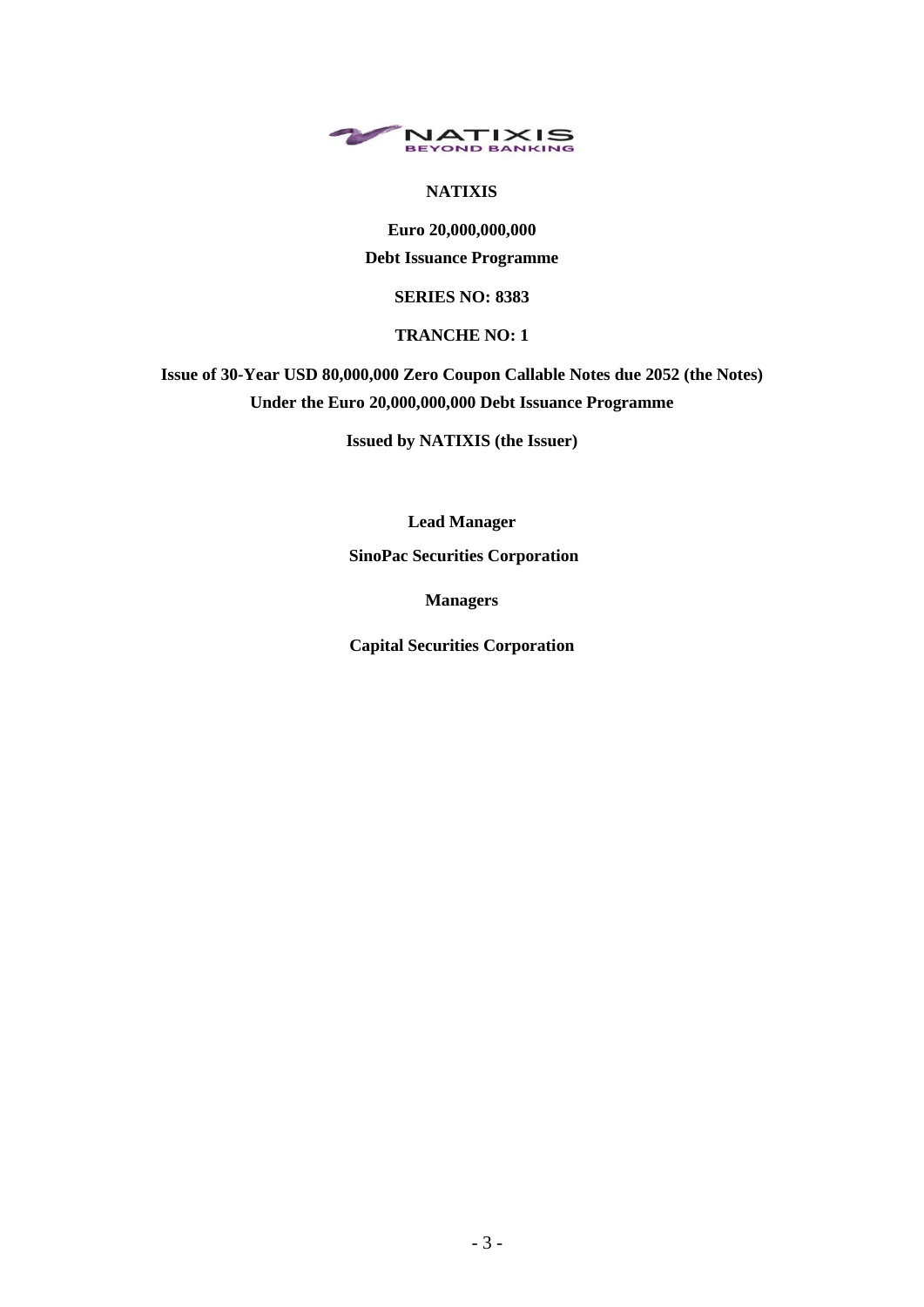#### **PART A – CONTRACTUAL TERMS**

Terms used herein shall be deemed to be defined as such for the purposes of the terms and conditions of the Notes (the **Conditions**) set forth in the Base Prospectus dated 23 April 2021, as supplemented by a first supplement dated 1 June 2021, by a second supplement dated 19 July 2021, by a third supplement dated 13 September 2021, by a fourth supplement dated 27 September 2021 and by a fifth supplement dated 1 October 2021 (the **Base Prospectus**, and together with the Final Terms as defined below, the **Offering Documents**). This document constitutes the Final Terms of the Notes described herein (the **Final Terms**) and must be read in conjunction with such Base Prospectus. Full information on the Issuer and the offer of the Notes is only available on the basis of the combination of these Final Terms and the Base Prospectus. The Base Prospectus is available for viewing at the office of the Fiscal Agent or each of the Paying Agents and copies may be obtained from NATIXIS, 47, quai d'Austerlitz, 75013 Paris, France.

| 1              | (i)                 | Series Number:                                                                                             | 8383                                                                                        |
|----------------|---------------------|------------------------------------------------------------------------------------------------------------|---------------------------------------------------------------------------------------------|
|                | (ii)                | Tranche Number:                                                                                            | 1                                                                                           |
|                |                     | (iii) Date on which the Notes will be<br>consolidated and form a single<br>Series with the Existing Notes: | Not Applicable                                                                              |
| $\overline{c}$ |                     | Specified Currency or Currencies:                                                                          | United States Dollar (USD)                                                                  |
|                |                     | <b>CNY Notes:</b>                                                                                          | Not Applicable                                                                              |
| 3              |                     | <b>Aggregate Nominal Amount:</b>                                                                           |                                                                                             |
|                | (i)                 | Series:                                                                                                    | USD 80,000,000                                                                              |
|                | (ii)                | Tranche:                                                                                                   | USD 80,000,000                                                                              |
| 4              | <b>Issue Price:</b> |                                                                                                            | 100.00 % of the Aggregate Nominal Amount                                                    |
| 5              | (i)                 | <b>Specified Denomination:</b>                                                                             | <b>USD 200,000</b>                                                                          |
|                | (ii)                | <b>Calculation Amount:</b>                                                                                 | <b>USD 200,000</b>                                                                          |
| 6              | (i)                 | <b>Issue Date:</b>                                                                                         | 27 January 2022                                                                             |
|                |                     | (ii) Interest Commencement Date:                                                                           | Not Applicable                                                                              |
|                | (iii)               | Trade Date:                                                                                                | 5 January 2022                                                                              |
| 7              |                     | <b>Maturity Date:</b>                                                                                      | 27 January 2052, subject to adjustment in<br>accordance with the Business Day Convention as |

specified at paragraph [14\(](#page-4-0)ii) below and any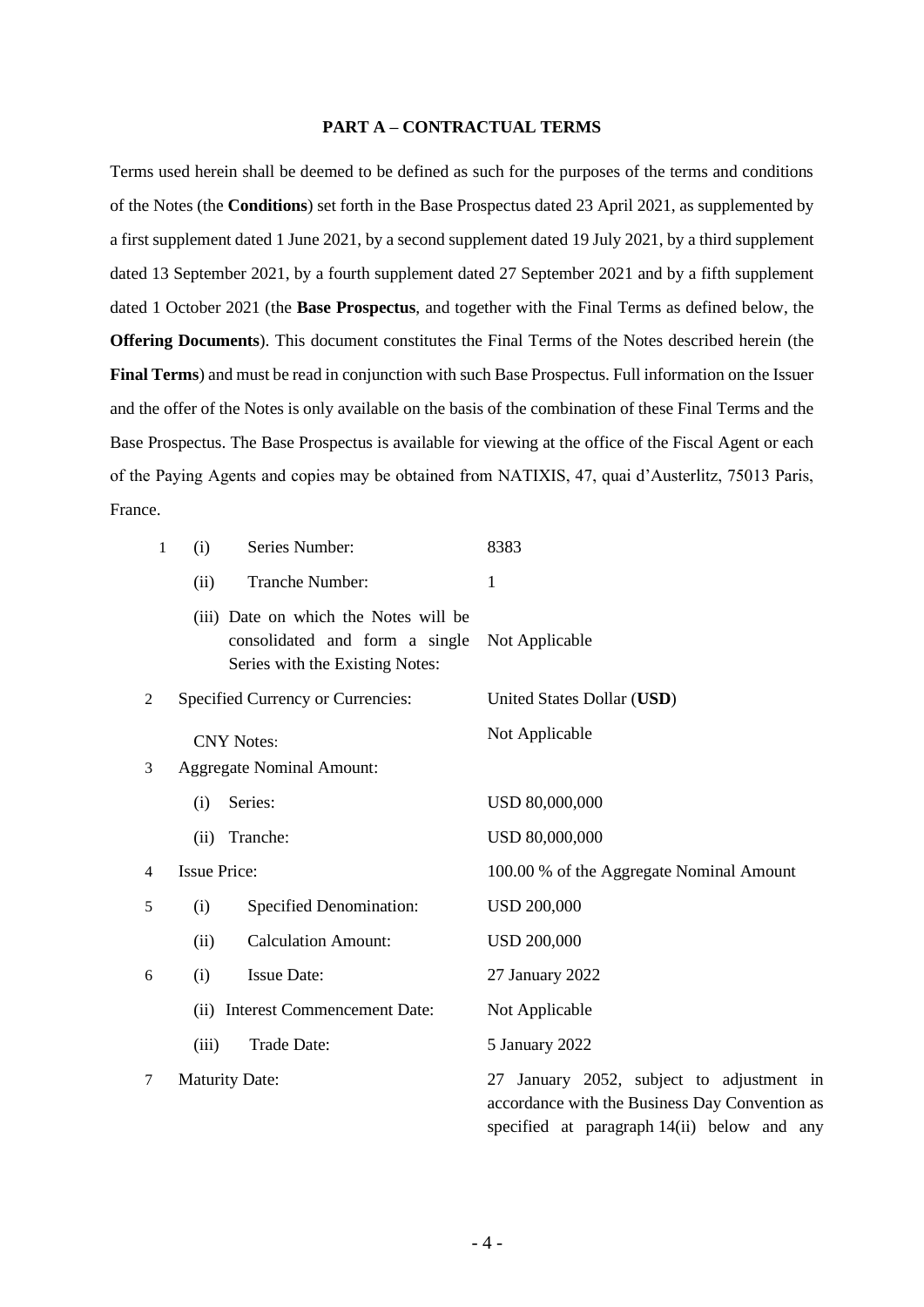|    |                                                                                                   |                                                                                     | redemption as specified at paragraph 41 and the<br>Annex to these Final Terms.                                                                                                      |
|----|---------------------------------------------------------------------------------------------------|-------------------------------------------------------------------------------------|-------------------------------------------------------------------------------------------------------------------------------------------------------------------------------------|
| 8  | <b>Interest Basis:</b>                                                                            |                                                                                     | Applicable                                                                                                                                                                          |
|    |                                                                                                   |                                                                                     | Non-Interest Bearing                                                                                                                                                                |
| 9  |                                                                                                   | Redemption/Payment Basis:                                                           | Rate Linked Redemption                                                                                                                                                              |
|    |                                                                                                   |                                                                                     | As specified in paragraph 20 (Structured Note<br>Provisions) as completed by the Annex to the<br>Final Terms in relation to the Additional Terms<br>and Conditions of the Notes.    |
|    |                                                                                                   |                                                                                     | (further particulars specified below)                                                                                                                                               |
| 10 |                                                                                                   | (i) Change of Interest Basis:                                                       | Not Applicable                                                                                                                                                                      |
|    |                                                                                                   | (ii) Interest Basis Switch:                                                         | Not Applicable                                                                                                                                                                      |
|    | redemption:                                                                                       | (iii) Interest Rate on overdue amounts<br>after Maturity Date or date set for early | Not Applicable                                                                                                                                                                      |
| 11 | <b>Partitioned Interest Notes:</b>                                                                |                                                                                     | Not Applicable                                                                                                                                                                      |
| 12 | Tax Gross-up (Condition 8 (Taxation) of<br>the Terms and Conditions of the<br>English Law Notes): |                                                                                     | Applicable                                                                                                                                                                          |
| 13 | Put/Call Options:                                                                                 |                                                                                     | Redemption at the Option of the Issuer                                                                                                                                              |
|    |                                                                                                   |                                                                                     | (further particulars specified below)                                                                                                                                               |
| 14 | (i)                                                                                               | Day Count Fraction:                                                                 | 30/360, Unadjusted                                                                                                                                                                  |
|    | (ii)                                                                                              | <b>Business Day Convention:</b>                                                     | Modified Following Business Day Convention                                                                                                                                          |
|    | (iii)                                                                                             | of the<br>Terms<br>5(k)<br>and<br>Conditions of the English Law<br>Notes):          | Business Centre(s) (Condition TARGET2, London, New York and Taipei                                                                                                                  |
| 15 | Notes:                                                                                            | Corporate authorisations for issuance of the                                        | Decision dated<br>January 2022 of duly authorised<br>persons acting pursuant to the resolution of the<br>Management Board (Conseil d'Administration)<br>passed on 13 December 2021. |
| 16 |                                                                                                   | Method of distribution:                                                             | Syndicated                                                                                                                                                                          |
|    |                                                                                                   | OF STRUCTURED NOTES) REDEMPTION AMOUNTS                                             | PROVISIONS RELATING TO INTEREST (IF ANY) PAYABLE AND/OR (IN THE CASE                                                                                                                |

<span id="page-4-0"></span>

| 17 Fixed Interest Rate Note Provisions: | Not Applicable |
|-----------------------------------------|----------------|
|                                         |                |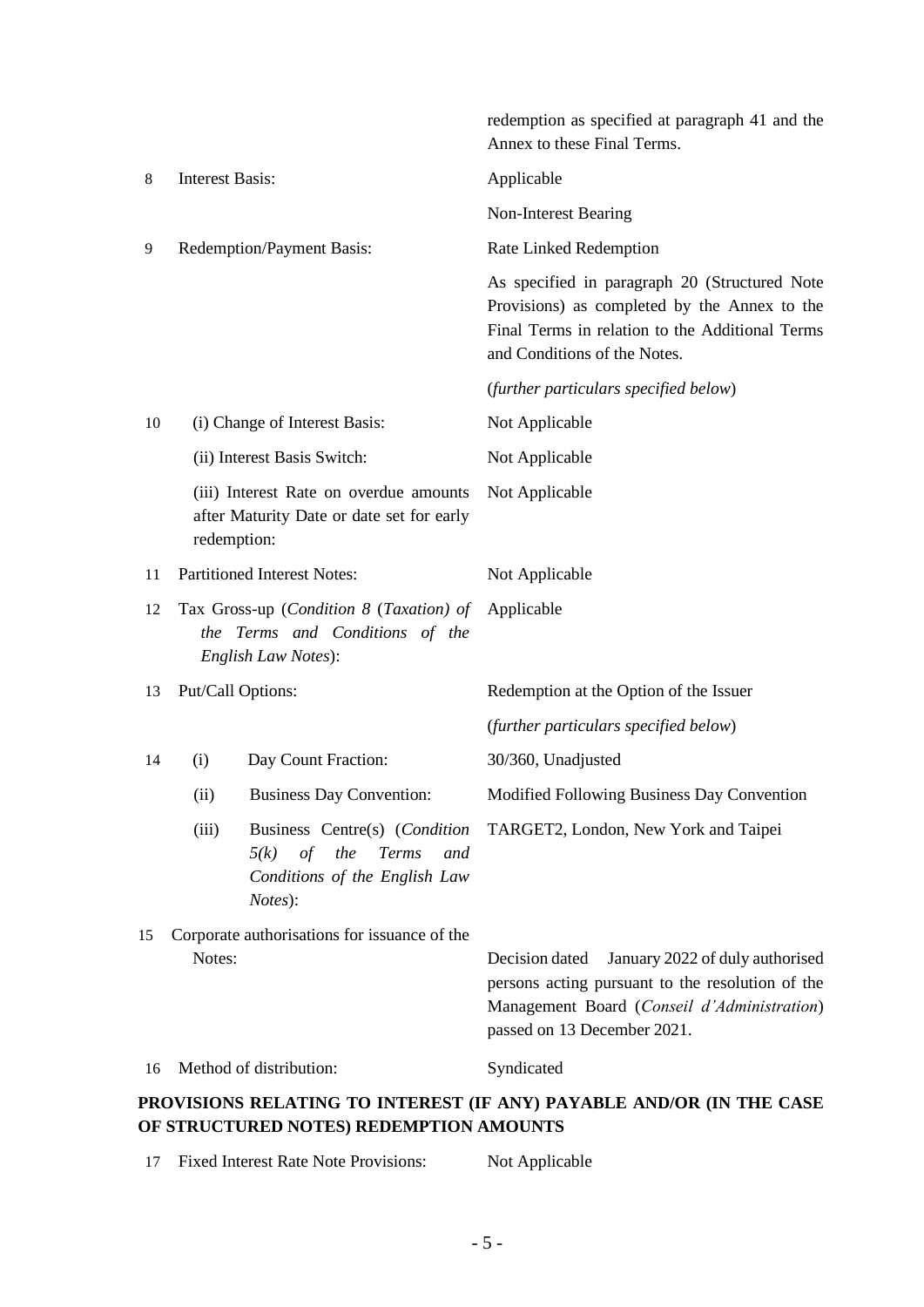|     |     | 18 Floating Rate Note Provisions:  | Not Applicable                                                                                    |
|-----|-----|------------------------------------|---------------------------------------------------------------------------------------------------|
| 19  |     | Zero Coupon Note Provisions:       | Not Applicable                                                                                    |
| 20- |     | <b>Structured Note Provisions:</b> | Applicable. Redemption Amounts will be<br>calculated in accordance with the following<br>formula: |
|     |     |                                    | Rate Linked Notes: Callable Zero Coupon                                                           |
|     |     |                                    | (further particulars are specified in the Annex to<br><i>these Final Terms</i> )                  |
|     | (i) | Interest provisions:               | Not Applicable                                                                                    |

# **OTHER PROVISIONS RELATING TO STRUCTURED NOTES**

| 21 Provisions applicable to Equity Linked<br>Notes (single share):                    | Not Applicable |
|---------------------------------------------------------------------------------------|----------------|
| 22 Provisions applicable to Index Linked<br>Notes (single index):                     | Not Applicable |
| 23 Provisions applicable to Equity Linked<br>Notes (basket of shares):                | Not Applicable |
| 24 Provisions applicable to Index Linked<br>Notes (basket of indices):                | Not Applicable |
| applicable to Commodity<br>25 Provisions<br>Linked Notes (single commodity):          | Not Applicable |
| applicable to Commodity<br>26 Provisions<br>Linked Notes (basket of commodities):     | Not Applicable |
| 27 Provisions applicable to Fund Linked<br>Notes (single fund):                       | Not Applicable |
| 28 Provisions applicable to Fund Linked<br>Notes (basket of funds):                   | Not Applicable |
| 29 Provisions applicable to Dividend Linked<br>Notes:                                 | Not Applicable |
| 30 Provisions applicable to Futures Linked<br>Notes (single futures contract):        | Not Applicable |
| 31 Provisions applicable to Futures Linked<br>Notes (basket(s) of Futures Contracts): | Not Applicable |
| 32 Provisions applicable to Credit Linked<br>Notes:                                   | Not Applicable |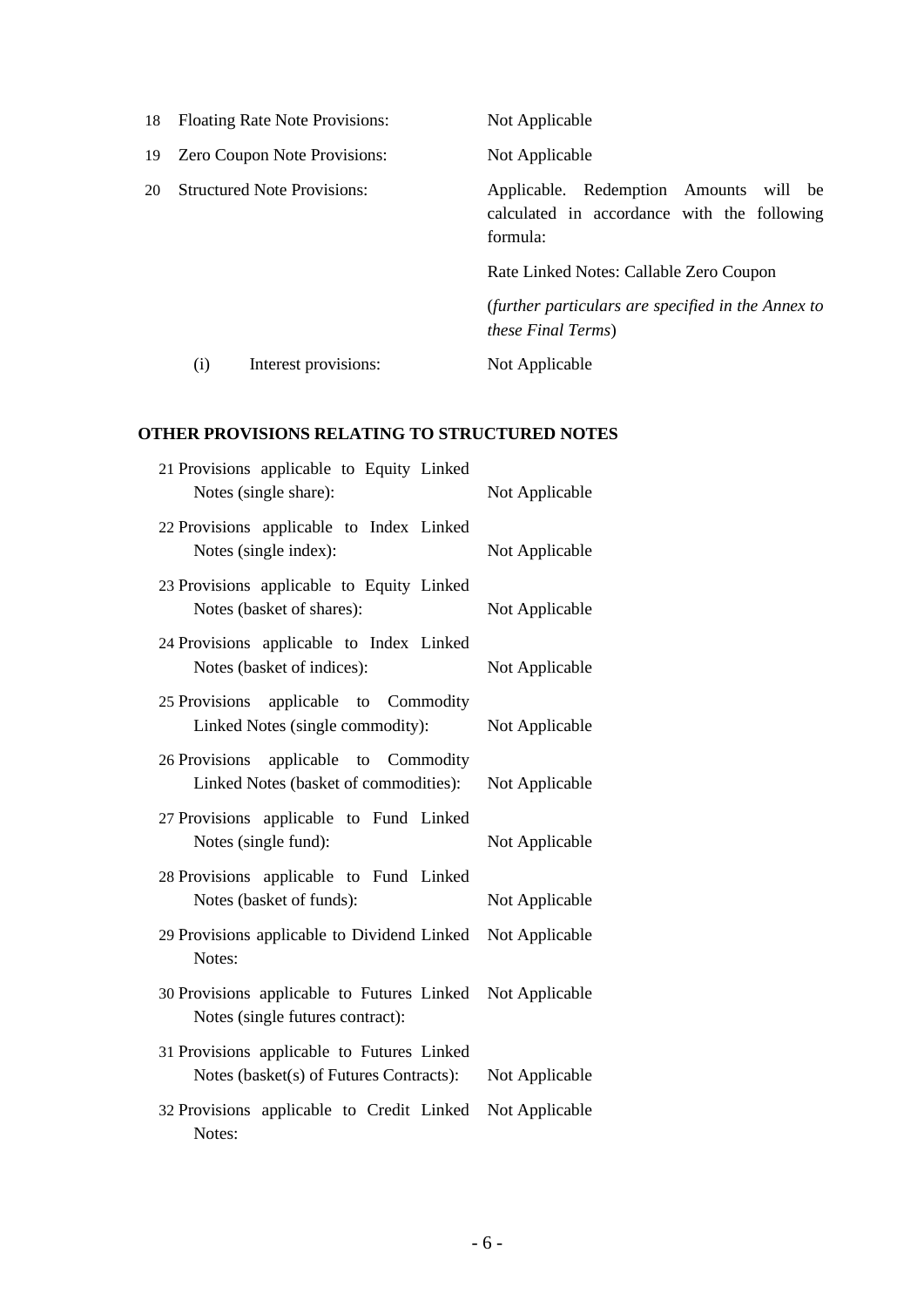| <b>Notes</b>                                            | 33 Provisions applicable to Bond Linked Not Applicable                                                   |                |
|---------------------------------------------------------|----------------------------------------------------------------------------------------------------------|----------------|
| Notes:                                                  | 34 Provisions applicable to Currency Linked Not Applicable                                               |                |
| <b>Notes</b>                                            | 35 Provisions applicable to Inflation Linked                                                             | Not Applicable |
| <b>Notes</b>                                            | 36 Provisions applicable to Warrant Linked Not Applicable                                                |                |
| <b>Linked Notes:</b>                                    | 37 Provisions applicable to Preference Share                                                             | Not Applicable |
| Notes:                                                  | 38 Provisions applicable to Rate Linked                                                                  | Applicable     |
| (i)                                                     | Manner in which the Underlying<br>is to be determined:                                                   | Not Applicable |
| (ii)                                                    | <b>Screen Rate Determination:</b>                                                                        | Not Applicable |
| (iii)                                                   | ISDA Determination:                                                                                      | Not Applicable |
| (iv)                                                    | FBF Determination (Condition<br>$5(d)(C)$ of the Terms<br>and<br>Conditions of the French Law<br>Notes): | Not Applicable |
| (v)                                                     | Automatic Early Redemption<br>Event:                                                                     | Not Applicable |
| (vi)                                                    | <b>Additional Adjustment Events</b>                                                                      | Applicable     |
|                                                         | Change in Law                                                                                            | Applicable     |
|                                                         | Trade Date:                                                                                              | 5 January 2022 |
|                                                         | <b>Hedging Disruption</b>                                                                                | Not Applicable |
|                                                         | Increased Cost of Hedging                                                                                | Not Applicable |
| 39 Provisions applicable to Physical Delivery<br>Notes: | Not Applicable                                                                                           |                |
| 40 Provisions applicable to Hybrid Structured<br>Notes: | Not Applicable                                                                                           |                |

# **PROVISIONS RELATING TO REDEMPTION OF STRUCTURED NOTES OTHER THAN WARRANT LINKED NOTES, PREFERENCE SHARE LINKED NOTES AND ITALIAN LISTED CERTIFICATES**

| 41 |  |  | Redemption at the Option of the Issuer: |
|----|--|--|-----------------------------------------|
|----|--|--|-----------------------------------------|

Applicable, in accordance with the Callable Zero Coupon redemption provision set out below.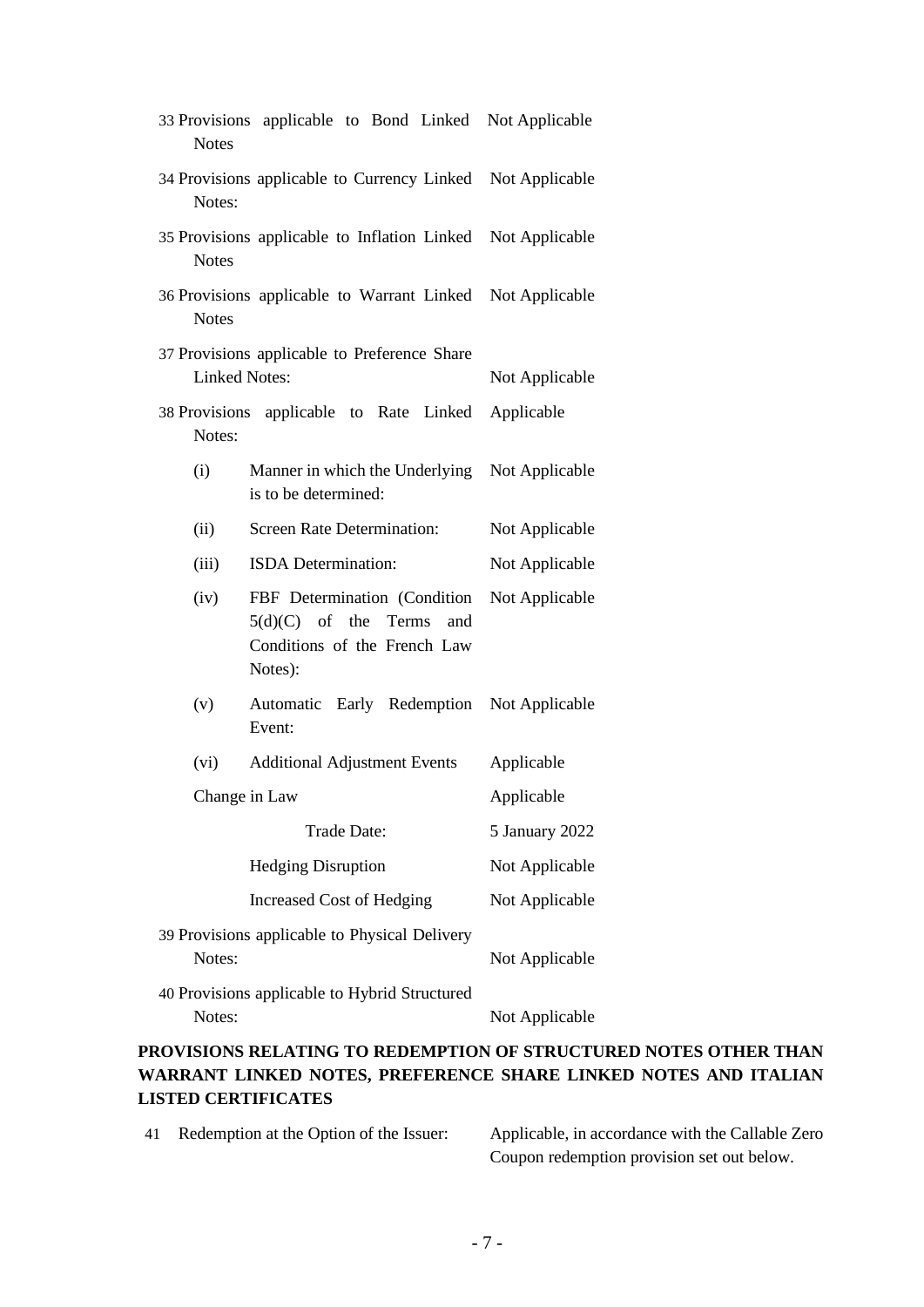|    | (i)   | <b>Optional Redemption Dates:</b>                                                                                                                                                                                                               | 27 January in each year from and including 27<br>January 2027 to but excluding the Maturity Date,<br>as set out in the table in the Annex below. |
|----|-------|-------------------------------------------------------------------------------------------------------------------------------------------------------------------------------------------------------------------------------------------------|--------------------------------------------------------------------------------------------------------------------------------------------------|
|    | (ii)  | Optional Redemption Amount<br>of each Note and method, if any,<br>of calculation of such amount:                                                                                                                                                | An amount calculated in accordance with the<br>Callable Zero Coupon redemption provision and<br>as set out in the table in the Annex below.      |
|    | (iii) | Description of any other Issuer's<br>option:                                                                                                                                                                                                    | Not Applicable                                                                                                                                   |
|    | (iv)  | Issuer's Option Period:                                                                                                                                                                                                                         | Not Applicable                                                                                                                                   |
|    | (v)   | If redeemable in part:                                                                                                                                                                                                                          | Not Applicable                                                                                                                                   |
|    | (vi)  | Notice period:                                                                                                                                                                                                                                  | At least five (5) TARGET2, London, New York<br>and Taipei Business Days' notice prior to each<br><b>Optional Redemption Date.</b>                |
| 42 |       | Redemption at the Option of Noteholders:                                                                                                                                                                                                        | Not Applicable                                                                                                                                   |
| 43 |       | Final Redemption Amount of each Note:                                                                                                                                                                                                           | An amount calculated in accordance with the<br>Callable Zero Coupon redemption provision and<br>as set out in the table in the Annex below.      |
|    | (i)   | Party responsible for calculating<br>the Final Redemption Amount<br>the<br>Early<br>Redemption<br>and<br>(if not Calculation<br>Amount<br>Agent):                                                                                               | <b>Calculation Agent</b>                                                                                                                         |
|    | (ii)  | Provisions for determining Final<br>Amount<br>Redemption<br>where<br>calculated by reference to Index<br>variable:                                                                                                                              | and/or Formula and/or other Please refer to the Annex to the Final Terms in<br>relation to the Additional Terms and Conditions<br>of the Notes   |
|    | (iii) | Provisions for determining Final<br>Redemption<br>Amount<br>where<br>calculation by reference to Index<br>and/or Formula and/or other<br>variable<br>is<br>impossible<br><sub>or</sub><br>impracticable<br>otherwise<br><b>or</b><br>disrupted: | Not Applicable                                                                                                                                   |
|    | (iv)  | Payment Date:                                                                                                                                                                                                                                   | <b>Maturity Date</b>                                                                                                                             |
|    |       | Minimum<br>nominal<br>(a)<br>amount to be redeemed:                                                                                                                                                                                             | Not Applicable                                                                                                                                   |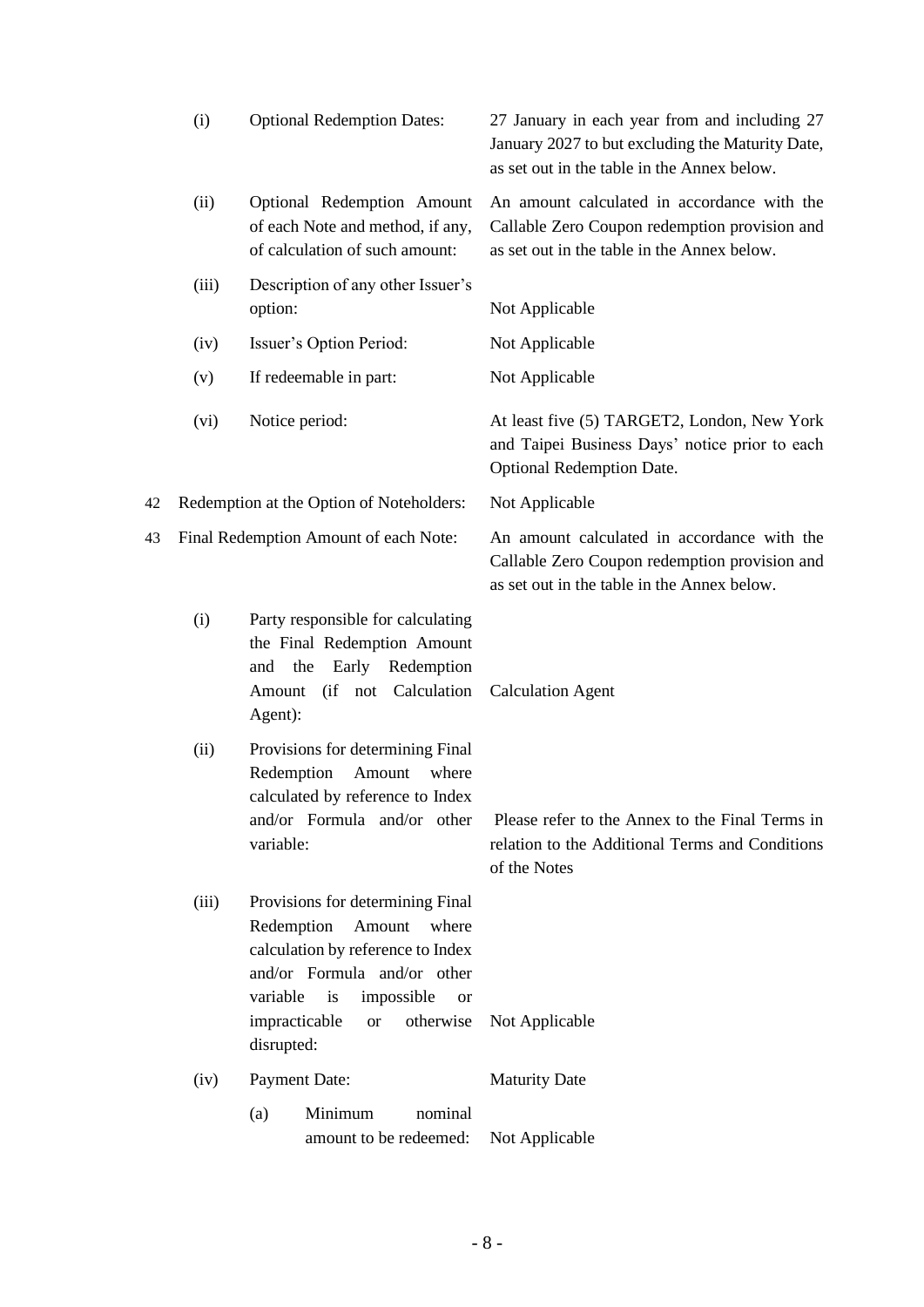| (b) | Maximum                | nominal |                |
|-----|------------------------|---------|----------------|
|     | amount to be redeemed: |         | Not Applicable |

#### **PROVISIONS RELATING TO EARLY REDEMPTION**

- 44 Early Redemption Amount
	- (i) Early Redemption Amount(s) of each Note payable on redemption for taxation reasons (*Condition 6(b) of the Terms and Conditions of the English Law Notes*), if applicable, or upon the occurrence of an Event of Default (*Condition 10 of the Terms and Conditions of the English Law Notes*) or an Illegality Event (*Condition 6(c) of the Terms and Conditions of the English Law Notes*):

Market Value

Where:

"Market Value" means, in respect of any Note, an amount determined by the Calculation Agent, in its sole and absolute discretion, in the Specified Currency to be the fair market value of a Note based on the market conditions prevailing at the date of determination, and adjusted to account fully for any reasonable expenses or costs to the Issuer of unwinding any underlying and/or related hedging and funding arrangements (including, without limitation, any options, swaps or other instruments of any type whatsoever hedging the Issuer's obligations under the Notes).

For the purposes of determining the Early Redemption Amount, no accrued unpaid interest shall be payable separately but shall be taken into account in calculating the fair market value of each Note.

- (ii) Redemption for taxation reasons permitted on any day (including days other than Interest Payment Dates (*Condition 6(b) of the Terms and Conditions of the English Law Notes*):
- (iii) Unmatured Coupons to become void upon early redemption (*Condition 7(g) of the Terms and Conditions of the English Law Notes*):
- (iv) Redemption for illegality (*Condition 6(c) of the Terms and Conditions of the English Law Notes*):

Yes

Not Applicable

Hedging Arrangements: Applicable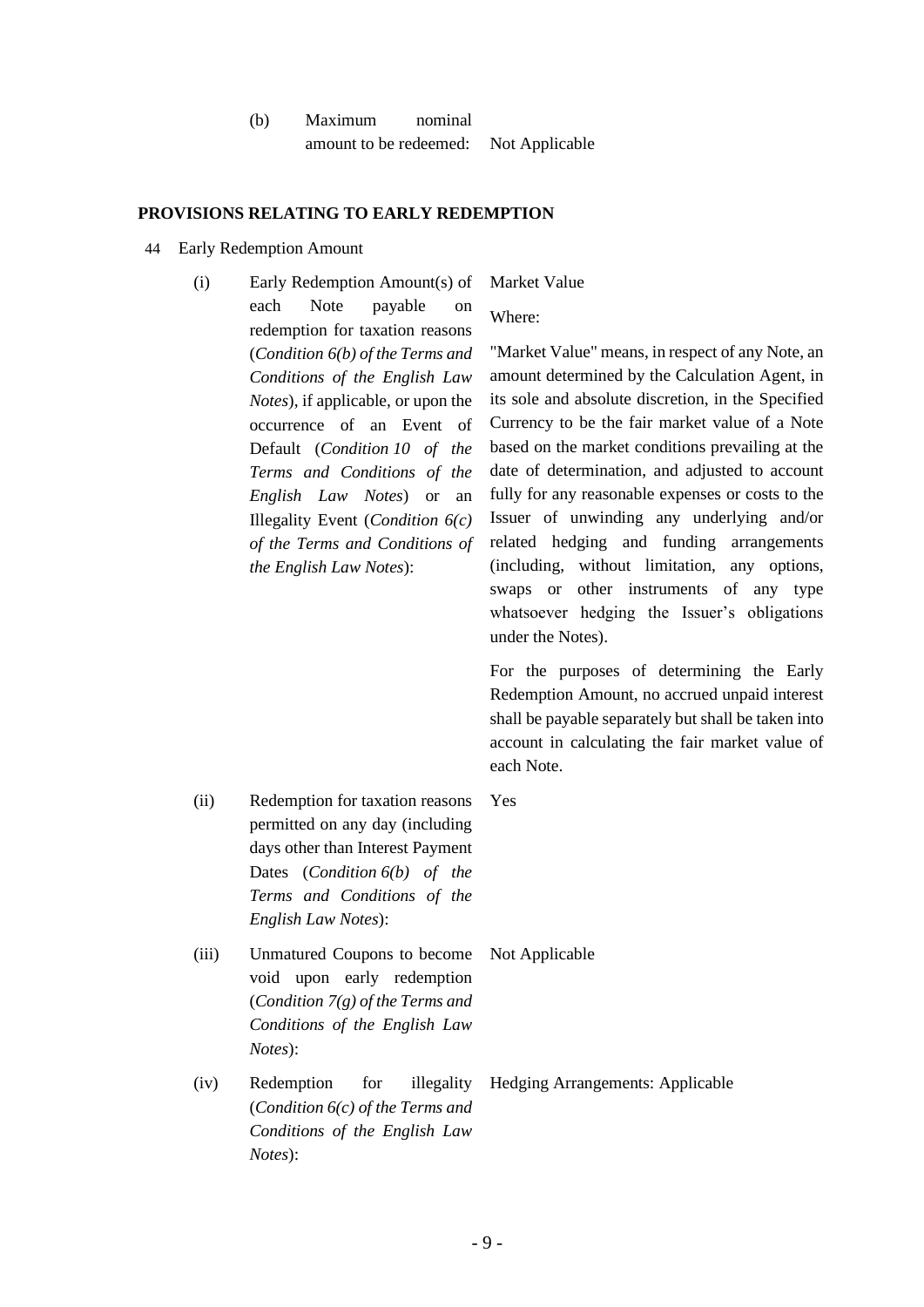|                    | (v)                                                      | Redemption for Force Majeure<br>Event and Significant Alteration<br>Event (Condition $6(m)$ of the<br>Terms and Conditions of the<br>English Law Notes):                                                                               |                                                                   |
|--------------------|----------------------------------------------------------|----------------------------------------------------------------------------------------------------------------------------------------------------------------------------------------------------------------------------------------|-------------------------------------------------------------------|
|                    |                                                          | Force Majeure Event:<br>(a)                                                                                                                                                                                                            | Applicable                                                        |
|                    |                                                          | (b)<br>Alteration<br>Significant<br>Event:                                                                                                                                                                                             | Not Applicable                                                    |
|                    |                                                          | Protected Amount:<br>(c)                                                                                                                                                                                                               | Not Applicable                                                    |
|                    | (vi)                                                     | Early<br>Redemption<br>where<br>Essential Trigger is specified as<br>applicable in relation to Notes<br>for which a Protected Amount is<br>specified (Condition $6(n)(ii)$ of<br>the Terms and Conditions of the<br>English Law Notes) | Not Applicable                                                    |
|                    | (vii)                                                    | Unwind Costs ( <i>Condition</i> $5(k)$ of<br>the Terms and Conditions of the<br>English Law Notes):                                                                                                                                    | Applicable, as further described above in<br>paragraph Part 44(i) |
|                    | (viii)                                                   | Pro<br>Rata<br><b>Temporis</b><br>Reimbursement ( <i>Condition</i> $5(k)$<br>of the Terms and Conditions of<br>the English Law Notes):                                                                                                 | Not Applicable                                                    |
|                    | (ix)                                                     | <b>Essential Trigger (Condition 11)</b><br>of the Terms and Conditions of<br>the English Law Notes):                                                                                                                                   | Not Applicable                                                    |
|                    | (x)                                                      | Fair Market Value Trigger Event Not Applicable<br>(Condition $6$ ( $o$ ) of the Terms and<br>Conditions of the English Law<br>Notes)                                                                                                   |                                                                   |
|                    |                                                          | PROVISIONS RELATING TO INSTALMENT REDEMPTION                                                                                                                                                                                           |                                                                   |
| 45                 |                                                          | <b>Instalment Amount:</b>                                                                                                                                                                                                              | Not Applicable                                                    |
| 46                 |                                                          | <b>Instalment Payable Amount:</b>                                                                                                                                                                                                      | Not Applicable                                                    |
| 47                 | Instalment Date(s):                                      |                                                                                                                                                                                                                                        | Not Applicable                                                    |
|                    |                                                          |                                                                                                                                                                                                                                        | PROVISIONS RELATING TO REDEMPTION OF WARRANT LINKED NOTES         |
| 48                 |                                                          | Final Redemption Amount of each Note:                                                                                                                                                                                                  | Not Applicable                                                    |
| $\Lambda$ $\Omega$ | Early Dedemotion Amount (to be coloulated Not Applicable |                                                                                                                                                                                                                                        |                                                                   |

49 Early Redemption Amount (to be calculated Not Applicablein accordance with Condition 9 of the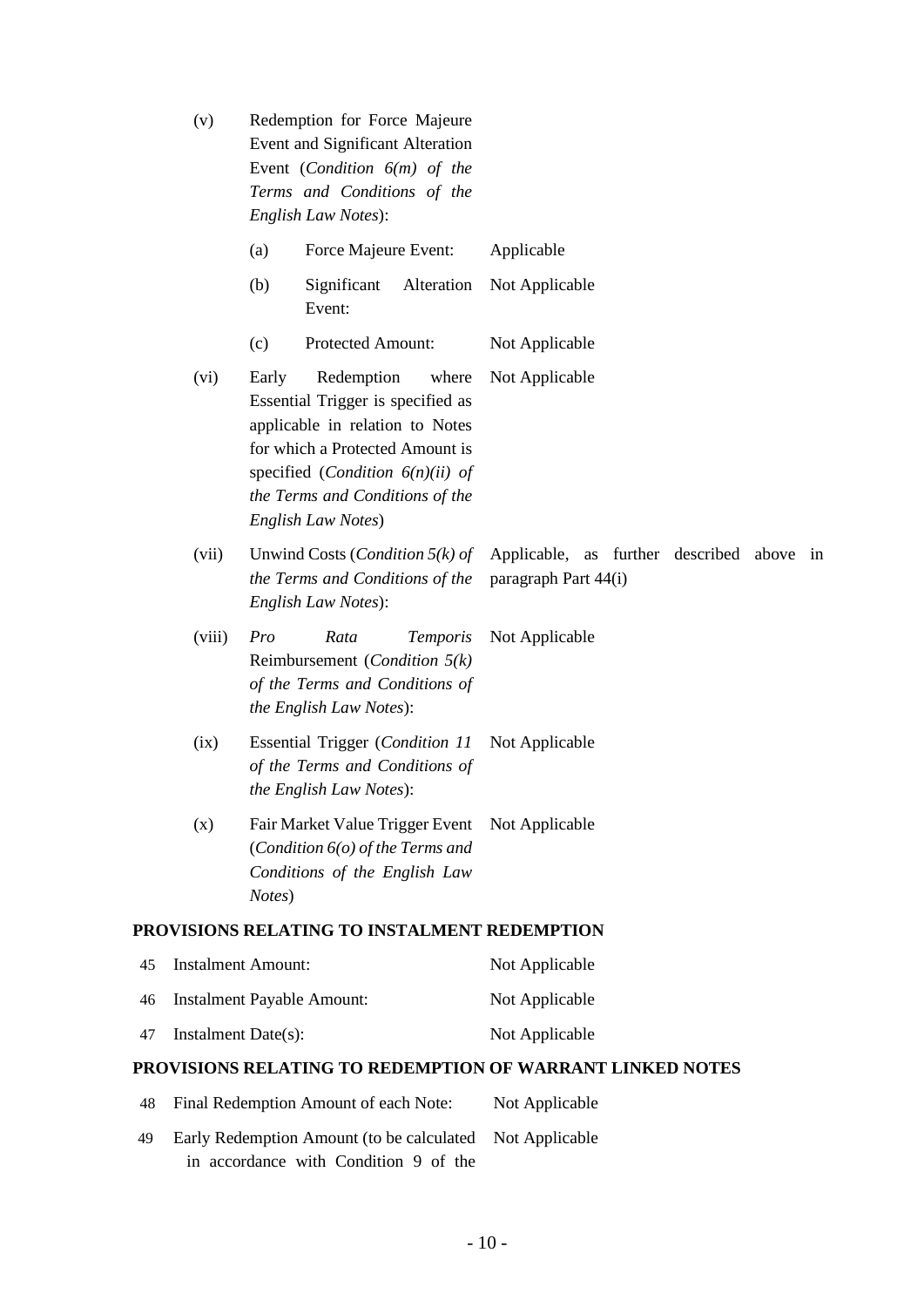Terms and Conditions of Structured Notes):

50 Warrant Early Termination Event Not Applicable

# **PROVISIONS RELATING TO REDEMPTION OF PREFERENCE SHARE LINKED NOTES**

| 51 | Redemption of Preference Share Linked Not Applicable                                                 |  |
|----|------------------------------------------------------------------------------------------------------|--|
|    | Notes in accordance with Condition 19 of                                                             |  |
|    | the Terms and Conditions of Structured                                                               |  |
|    | <b>Notes</b>                                                                                         |  |
| 52 | Early Redemption Amount as a result of an Not Applicable<br><b>Extraordinary Event:</b>              |  |
| 53 | Early Redemption Amount as a result of an Not Applicable<br><b>Additional Disruption Event:</b>      |  |
| 54 | Early Redemption as a result of a Preference Not Applicable<br><b>Share Early Termination Event:</b> |  |

55 Minimum Transferable Amount: Not Applicable

# **PROVISION APPLICABLE TO VARIABLE ISSUE AMOUNT REGISTERED NOTES AND NOTES DISTRIBUTED/OFFERED IN ITALY**

|    | <b>GENERAL PROVISIONS APPLICABLE TO THE NOTES</b>                                                                                                                                         |                                                                                                                                                                                        |  |  |  |
|----|-------------------------------------------------------------------------------------------------------------------------------------------------------------------------------------------|----------------------------------------------------------------------------------------------------------------------------------------------------------------------------------------|--|--|--|
| 56 | Form of Notes:                                                                                                                                                                            | <b>Bearer Notes</b>                                                                                                                                                                    |  |  |  |
|    | Temporary or permanent Global Note:                                                                                                                                                       | Temporary Global Note exchangeable for a<br>permanent Global Note which is exchangeable<br>for Definitive Notes in the limited circumstances<br>specified in the permanent Global Note |  |  |  |
|    | New Global Note:                                                                                                                                                                          | N <sub>o</sub>                                                                                                                                                                         |  |  |  |
| 57 | Additional Business Day Jurisdiction(s)<br>(Condition $7(i)$ of the Terms and<br>Conditions of the English Law Notes) or<br>other special provisions relating to<br><b>Payment Dates:</b> | London, New York, Taipei and TARGET2                                                                                                                                                   |  |  |  |
| 58 | Talons for future Coupons or Receipts to be Not Applicable<br>attached to Definitive Notes (and dates<br>on which such Talons mature):                                                    |                                                                                                                                                                                        |  |  |  |
| 59 | Redenomination, renominalisation and<br>reconventioning provisions:                                                                                                                       | Not Applicable                                                                                                                                                                         |  |  |  |
| 60 | Consolidation provisions:                                                                                                                                                                 | Not Applicable                                                                                                                                                                         |  |  |  |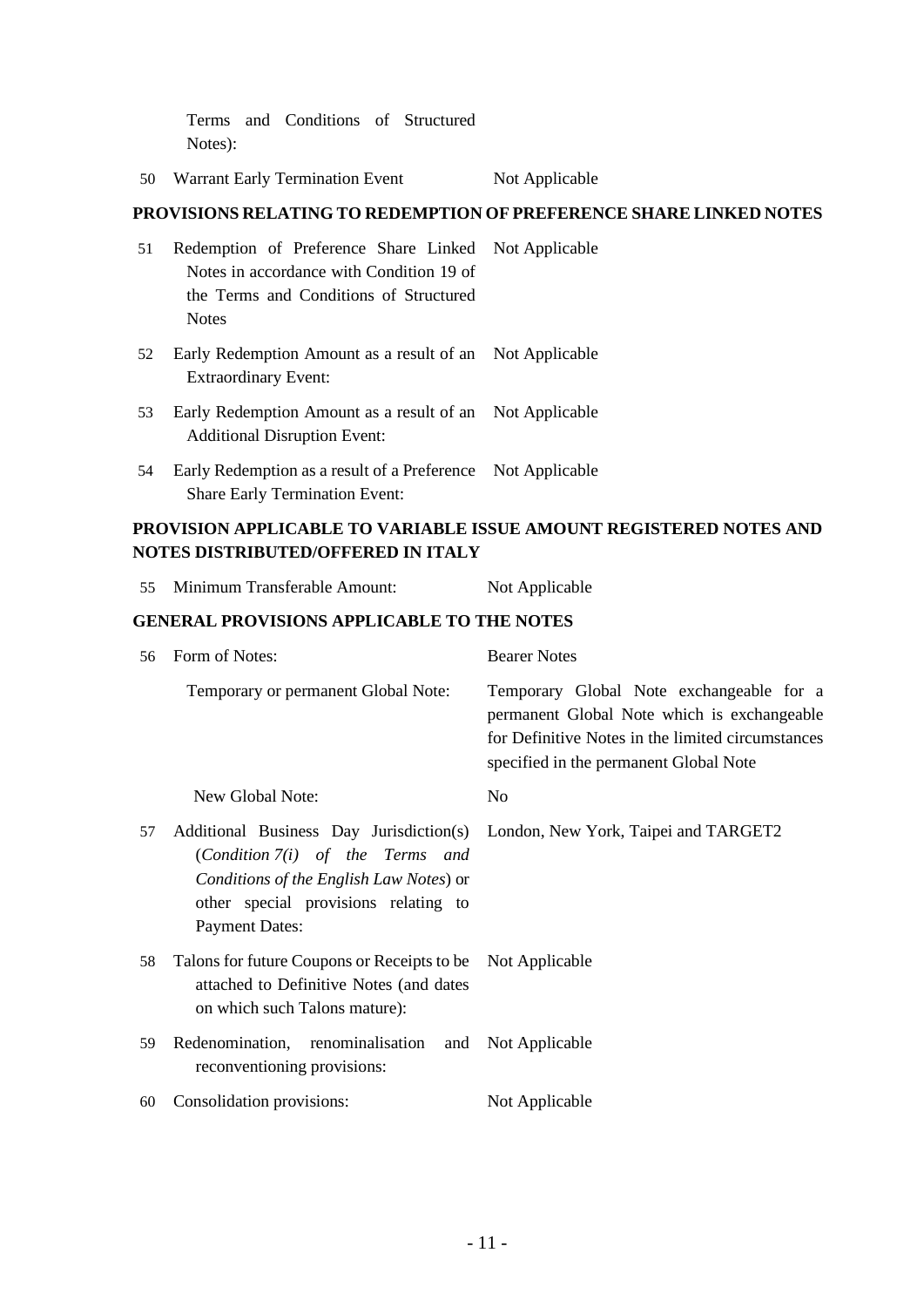<span id="page-11-0"></span>

| 61          | Possibility of holding and reselling Notes<br>purchased by NATIXIS in accordance<br>with applicable laws and regulations: | Not Applicable                                                                                                                                       |
|-------------|---------------------------------------------------------------------------------------------------------------------------|------------------------------------------------------------------------------------------------------------------------------------------------------|
|             | (Condition $6(d)$ )                                                                                                       |                                                                                                                                                      |
| 62          | Dual Currency Note Provisions:                                                                                            | Not Applicable                                                                                                                                       |
| 63          | Terms and Conditions of the Offer:                                                                                        | Not Applicable                                                                                                                                       |
|             | <b>BENCHMARK PROVISIONS</b>                                                                                               |                                                                                                                                                      |
| 64          | Benchmark administrator:                                                                                                  | Not Applicable                                                                                                                                       |
|             | <b>DISTRIBUTION</b>                                                                                                       |                                                                                                                                                      |
| 65<br>USD): | If syndicated, names and addresses of<br>Managers and underwriting commitments (in                                        | The following Managers are subscribing for the<br>Notes:                                                                                             |
|             |                                                                                                                           | SinoPac Securities Corporation<br>19F., No.2, Sec.1. Chongqing S. Rd. Taipei City<br>100, Taiwan, ROC<br>USD 35,000,000                              |
|             |                                                                                                                           | <b>Capital Securities Corporation</b><br>14F-3., No. 156, Sec. 3, Minsheng E. Rd.,<br>Songshan Dist., Taipei City 105, Taiwan, ROC<br>USD 45,000,000 |
|             | (i)<br>Date of Subscription Agreement:                                                                                    | January 2022                                                                                                                                         |
|             | Stabilising Manager(s) (if any):<br>(ii)                                                                                  | Not Applicable                                                                                                                                       |
| 66          | If non-syndicated, name and address of<br>Dealer:                                                                         | Not Applicable                                                                                                                                       |
| 67          | Name and address of additional agents                                                                                     | <b>Calculation Agent:</b>                                                                                                                            |
|             | appointed in respect of the Notes:                                                                                        | <b>NATIXIS</b>                                                                                                                                       |
|             |                                                                                                                           | <b>Calculation Agent Department</b>                                                                                                                  |
|             |                                                                                                                           | 30 avenue Pierre Mendès<br>75013, Paris                                                                                                              |
|             |                                                                                                                           | France                                                                                                                                               |
|             |                                                                                                                           | Paying Agent:                                                                                                                                        |
|             |                                                                                                                           | BNP Paribas Securities Services, Luxembourg<br>Branch 60, avenue J.F. Kennedy, $L - 2085$                                                            |
|             |                                                                                                                           | Luxembourg                                                                                                                                           |
|             |                                                                                                                           | Grand Duchy of Luxembourg                                                                                                                            |
|             |                                                                                                                           | TPEx Filing Agent:<br>SinoPac Securities Corporation                                                                                                 |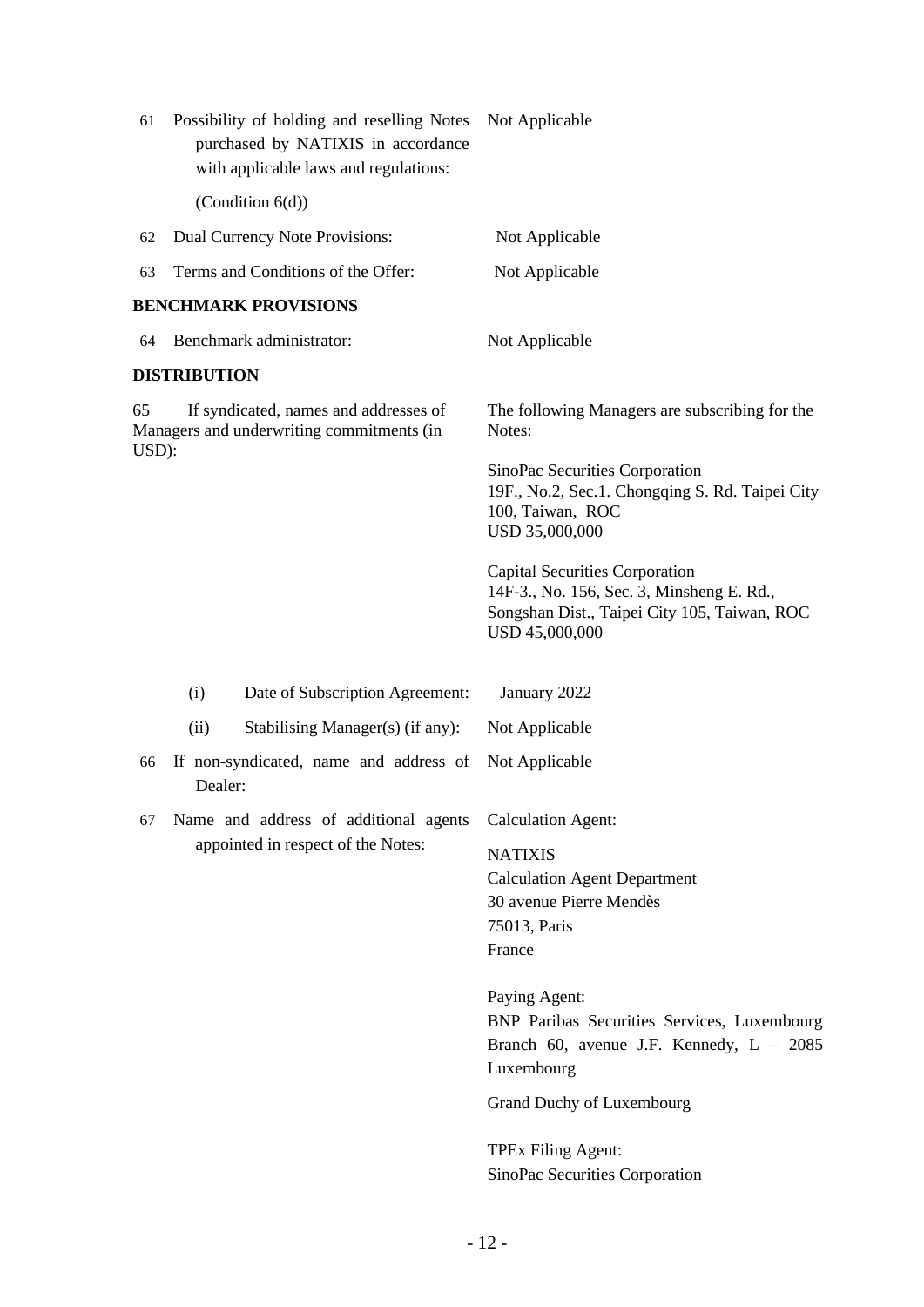19F., No.2, Sec.1. Chongqing S. Rd. Taipei City 100, Taiwan, ROC USD 35,000,000

by transfer to a professional institutional investor.

| 68  | Total commission and concession: | 0.10 per cent. of the Aggregate Nominal<br>Amount of Tranche |
|-----|----------------------------------|--------------------------------------------------------------|
| -69 | Non-Exempt Offer:                | Not Applicable                                               |

## **GENERAL**

| 70                                                                                        | Applicable TEFRA exemption:                                    | D Rules                                                                                                                                                                                                                                                                                                                                                               |  |
|-------------------------------------------------------------------------------------------|----------------------------------------------------------------|-----------------------------------------------------------------------------------------------------------------------------------------------------------------------------------------------------------------------------------------------------------------------------------------------------------------------------------------------------------------------|--|
| 71                                                                                        | Additional U.S.<br>federal<br>income<br>tax<br>considerations: | The Notes are not Specified Notes (as defined in<br>the Base Prospectus) for the purpose of Section<br>871(m) of the U.S. Internal Revenue Code of<br>1986.                                                                                                                                                                                                           |  |
| <i>Masse</i> (Condition 11 of the Terms and<br>72<br>Conditions of the French Law Notes): |                                                                | Not Applicable                                                                                                                                                                                                                                                                                                                                                        |  |
| 73                                                                                        | Governing law:                                                 | English law                                                                                                                                                                                                                                                                                                                                                           |  |
|                                                                                           | <b>ADDITIONAL SELLING RESTRICTIONS</b>                         |                                                                                                                                                                                                                                                                                                                                                                       |  |
|                                                                                           | Republic of China (the <b>ROC</b> )                            | The selling restrictions below will supersede the<br>selling restrictions set forth under the heading<br>"Subscription and Sale - Taiwan" in the Base<br>Prospectus:                                                                                                                                                                                                  |  |
|                                                                                           |                                                                | The Notes have not been, and shall not be,<br>offered, sold or re-sold, directly or indirectly, to<br>investors other than "professional institutional<br>investors" as defined under Paragraph 2, Article<br>4 of the Financial Consumer Protection Act of the<br>ROC. Purchasers of the Notes are not permitted<br>to sell or otherwise dispose of the Notes except |  |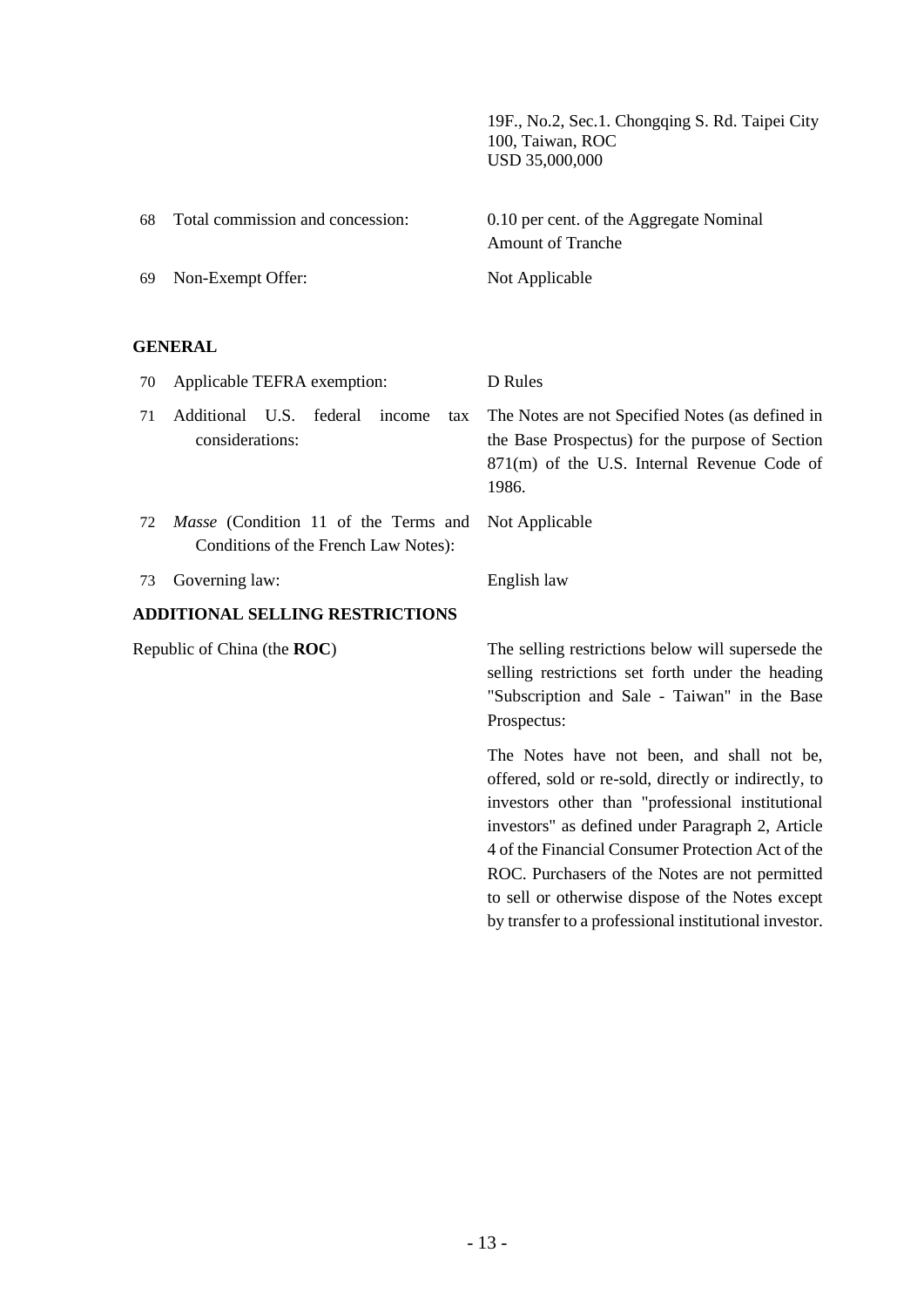#### **PART B – OTHER INFORMATION**

#### 1 **LISTING AND ADMISSION TO TRADING**

| (i)     | Listing:                                                         | Taipei Exchange (the <b>TPEx</b> ) and the Official List<br>of the Luxembourg Stock Exchange.                                                                                                                                                                                                                                                                                                                                                                                                                                                                                                                                      |
|---------|------------------------------------------------------------------|------------------------------------------------------------------------------------------------------------------------------------------------------------------------------------------------------------------------------------------------------------------------------------------------------------------------------------------------------------------------------------------------------------------------------------------------------------------------------------------------------------------------------------------------------------------------------------------------------------------------------------|
|         |                                                                  | TPEx is not responsible for the content of the<br>Offering Documents and no representation is<br>made by TPEx to the accuracy or completeness<br>of the Offering Documents. TPEx expressly<br>disclaims any and all liability for any losses<br>arising from, or as a result of the reliance on, all<br>or part of the contents of the Offering<br>Documents. Admission to the listing and trading<br>of the Notes on TPEx shall not be taken as an<br>indication of the merits of the Issuer or the Notes.<br>No assurance can be given that such application<br>will be approved or that the TPEx listing will be<br>maintained. |
| (ii)    | Admission to trading:                                            | Application will be made by the Issuer for the<br>Notes to be listed on the TPEx in the ROC and<br>for the Notes to be admitted to trading on the<br>Luxembourg Stock Exchange's Euro MTF<br>market. The Notes will be traded on the TPEx and<br>the Euro MTF market pursuant to the applicable<br>rules of the TPEx and the Euro MTF. Effective<br>date of listing and trading of the Notes on TPEx<br>and the Euro MTF is on or about the Issue Date                                                                                                                                                                             |
| (iii)   | Earliest date on which the Notes<br>will be admitted to trading: | 27 January 2022                                                                                                                                                                                                                                                                                                                                                                                                                                                                                                                                                                                                                    |
| RATINGS |                                                                  |                                                                                                                                                                                                                                                                                                                                                                                                                                                                                                                                                                                                                                    |

# 2 **RATINGS**

Ratings: Application has been made to Standard & Poor's Ratings Services for the Notes to be rated.

## 3 **NOTIFICATION**

Not Applicable

#### 4 **INTERESTS OF NATURAL AND LEGAL PERSONS INVOLVED IN THE ISSUE**

Save for any fees payable to the Managers, so far as the Issuer is aware, no person involved in the issue of the Notes has an interest material to the offer.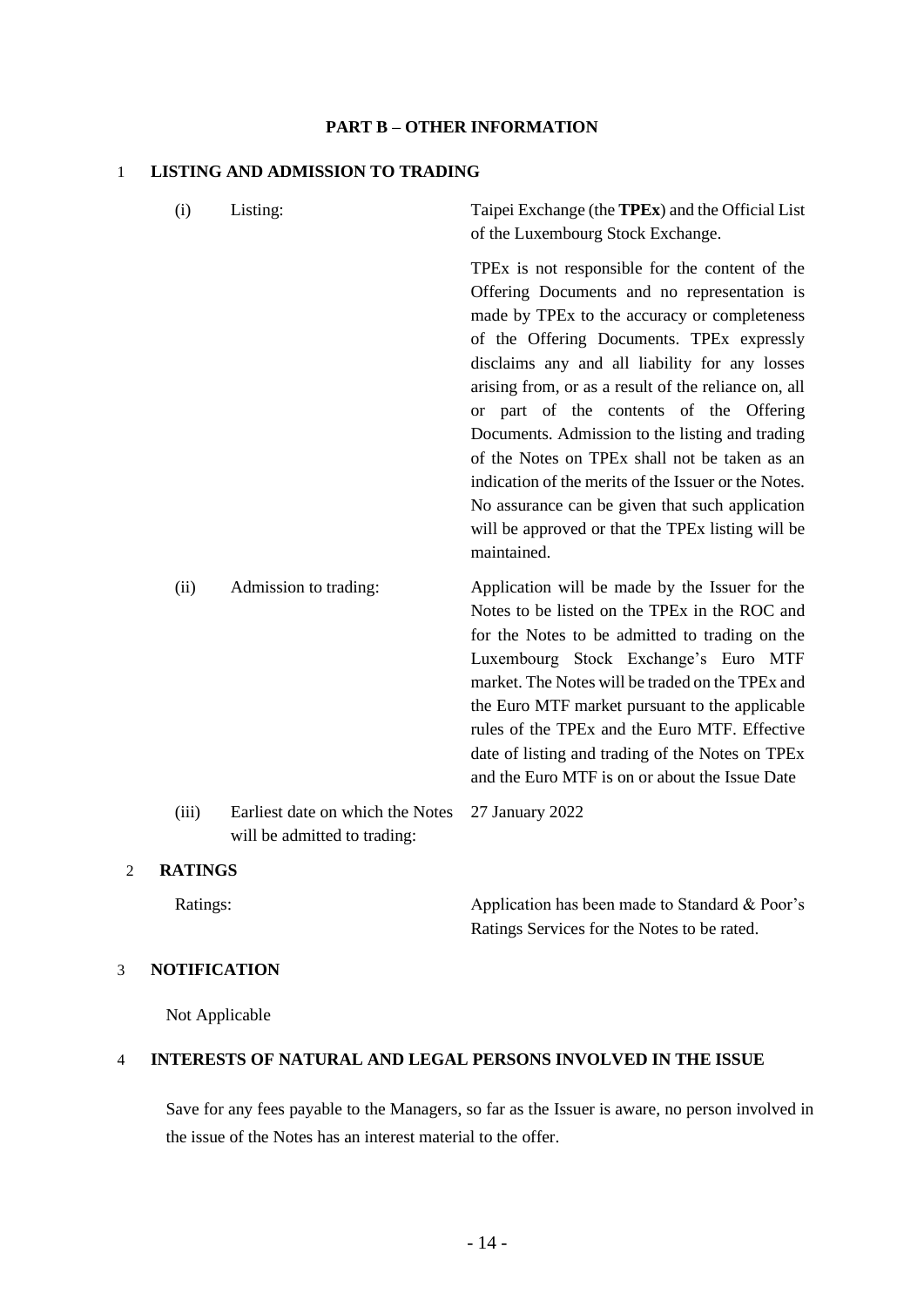Each Manager or, if applicable, introducing broker of the Notes, acknowledges and agrees that it shall fully disclose to its clients the existence, nature and amount of any commission or fee paid or payable to it by NATIXIS (including, if applicable, by way of discount) as required in accordance with laws and regulations applicable to it, including any legislation, regulation and/or rule implementing **MiFID II**, or as otherwise may apply in any non-EEA jurisdictions.

Potential investors in these Notes intending to purchase Notes through an intermediary (including by way of introducing broker) should request details of any such commission or fee payment from such intermediary before making any purchase hereof.

#### 5 **REASONS FOR THE ISSUE, ESTIMATED NET PROCEEDS AND TOTAL EXPENSES**

| (i)  | Reasons for the issue:  | As specified in the section of the Base Prospectus |  |
|------|-------------------------|----------------------------------------------------|--|
|      |                         | entitled "Use of Proceeds"                         |  |
| (ii) | Estimated net proceeds: | Not Applicable                                     |  |

(iii) Estimated total expenses: Not Applicable

6 **Fixed Interest Rate Notes only – YIELD**

Not Applicable

Indication of yield

## 7 **Floating Rate Notes only – PERFORMANCE OF INTEREST RATES**

Not Applicable

#### 8 **Structured Notes only – INFORMATION CONCERNING THE UNDERLYING**

Not Applicable

#### 9 **PLACING AND UNDERWRITING**

Name and address of the co-ordinator(s) of the global offer and of single parts of the Not Applicable offer:

Name and address of any paying agents and depositary agents in each country (in addition to the Principal Paying Agent): Not Applicable

Names and addresses of entities agreeing to underwrite the issue on a firm commitment basis, and entities agreeing to place the issue without a firm commitment or under "best efforts" arrangements:

Managers are subscribing for the Notes:

## **Lead Manager**

SinoPac Securities Corporation 19F., No.2, Sec.1. Chongqing S. Rd. Taipei City 100, Taiwan, ROC USD 35,000,000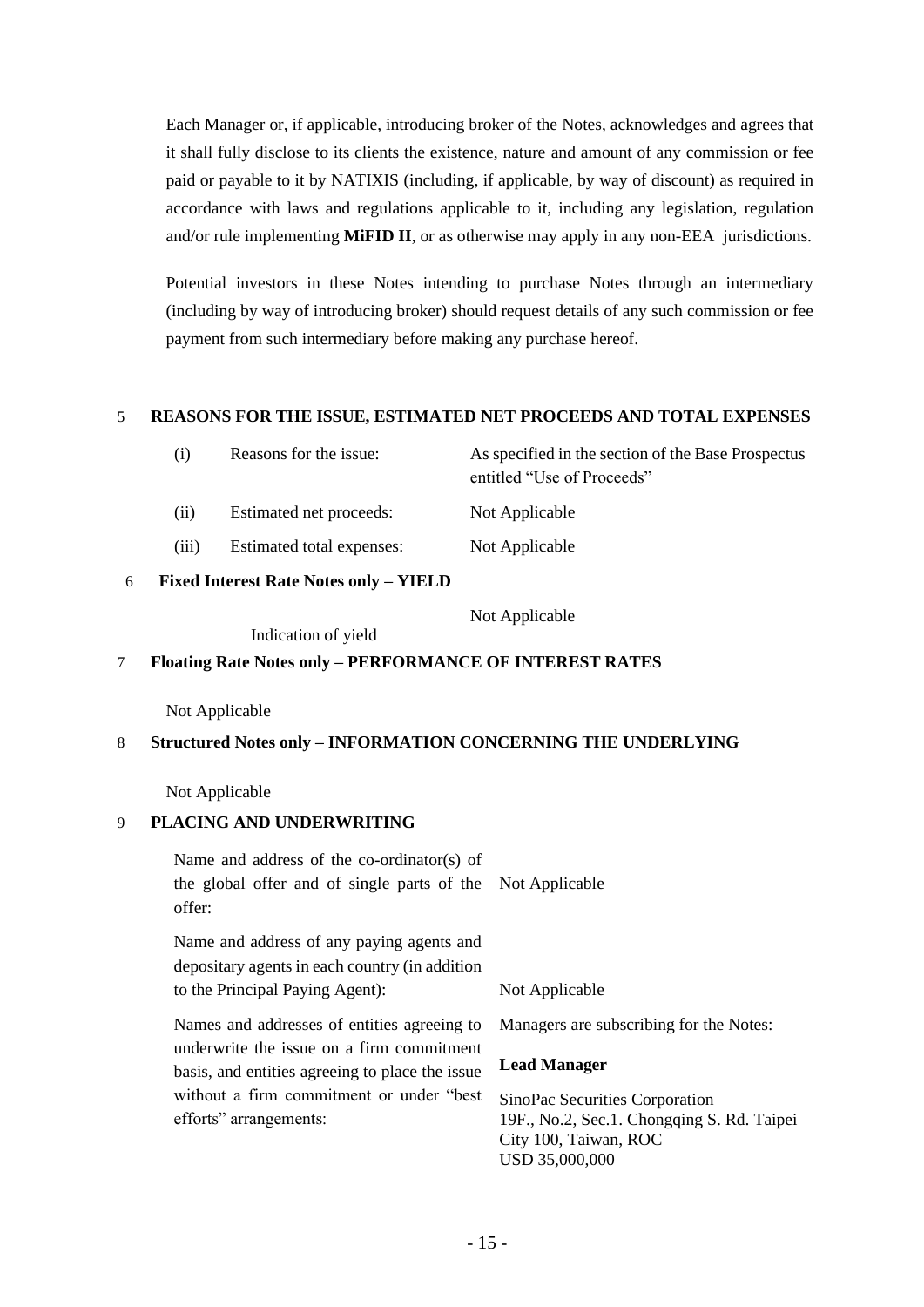### **Managers**

Capital Securities Corporation 14F-3., No. 156, Sec. 3, Minsheng E. Rd., Songshan Dist., Taipei City 105, Taiwan, ROC USD 45,000,000

|                                                          | When the underwriting agreement has been The Issuer and the Managers have executed |  |
|----------------------------------------------------------|------------------------------------------------------------------------------------|--|
| or will be reached:                                      | the subscription agreement which takes effect                                      |  |
|                                                          | as of $5$ January 2022.                                                            |  |
| Prohibition of Sales to EEA Retail Investors: Applicable |                                                                                    |  |
| Prohibition of Sales to UK Retail Investors              | Applicable                                                                         |  |

# 10 **ADDITIONAL INFORMATION WITH RESPECT TO ADVISERS**

Not Applicable

# 11 **OPERATIONAL INFORMATION**

| Intended to be held in a manner which would |                                                     | No. Whilst the designation is specified as        |  |
|---------------------------------------------|-----------------------------------------------------|---------------------------------------------------|--|
| allow Eurosystem eligibility:               |                                                     | "no" at the date of these Final Terms, should     |  |
|                                             |                                                     | Eurosystem eligibility criteria be<br>the         |  |
|                                             |                                                     | amended in the future such that the Notes are     |  |
|                                             |                                                     | capable of meeting them the Notes may then        |  |
|                                             |                                                     | be deposited with one of the ICSDs as             |  |
|                                             |                                                     | common safekeeper. Note that this does not        |  |
|                                             |                                                     | necessarily mean that the Notes will then be      |  |
|                                             |                                                     | collateral<br>recognised<br>eligible<br>as<br>for |  |
|                                             |                                                     | Eurosystem monetary policy and intraday           |  |
|                                             |                                                     | credit operations by the Eurosystem at any        |  |
|                                             |                                                     | time during their life. Such recognition will     |  |
|                                             |                                                     | depend upon the ECB being satisfied that          |  |
|                                             |                                                     | Eurosystem eligibility criteria have been met.    |  |
| <b>ISIN</b> Code:                           |                                                     | XS2321034261                                      |  |
| Common Code:                                |                                                     | 232103426                                         |  |
| Depositaries:                               |                                                     |                                                   |  |
| (i)                                         | Euroclear France to act as Central                  | No                                                |  |
|                                             | Depositary:                                         |                                                   |  |
| (ii)                                        | Common Depositary for Euroclear<br>and Clearstream: | Yes                                               |  |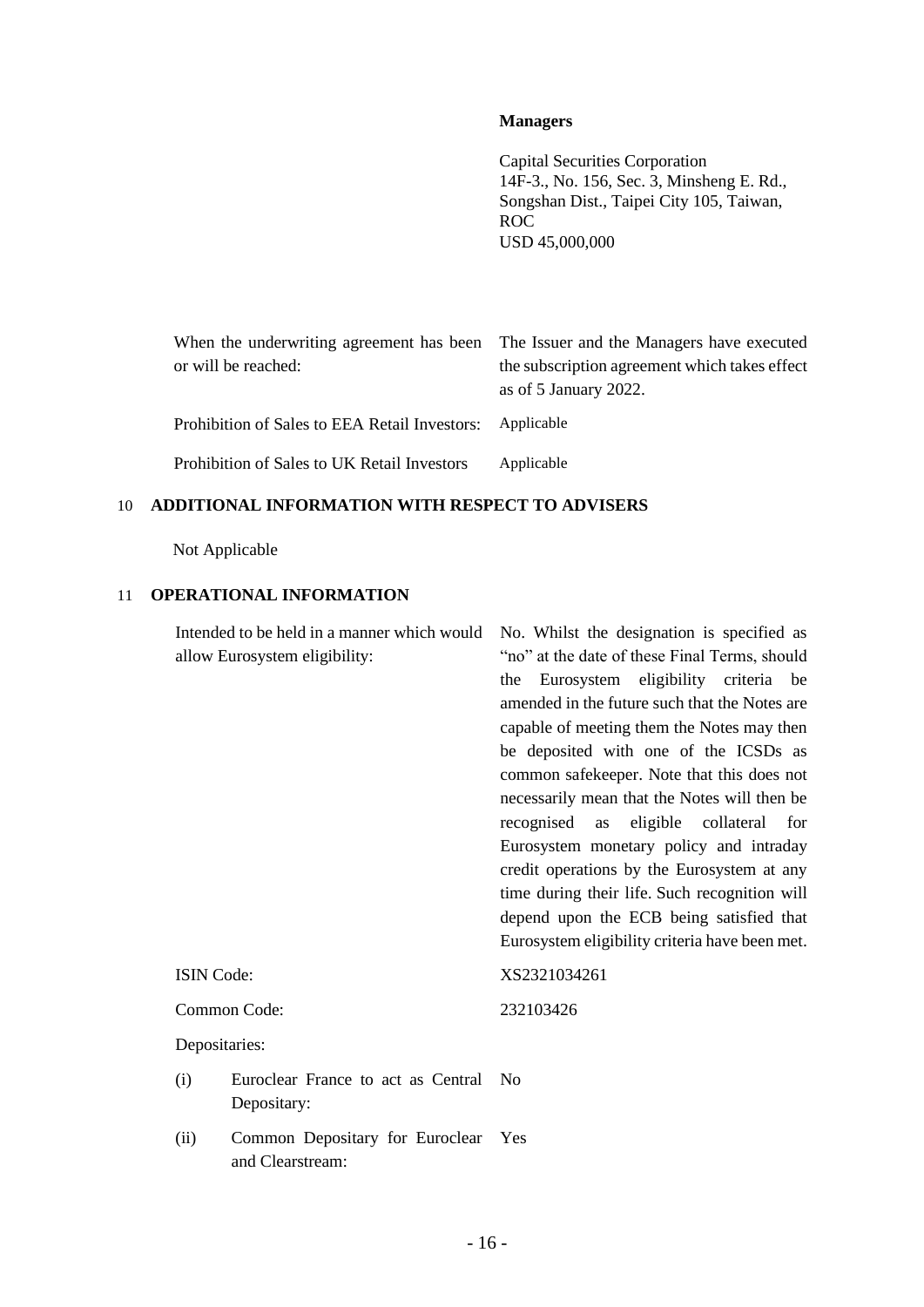| Any clearing system(s) other than Euroclear<br>Clearstream and the<br>relevant<br>and<br>identification number(s): | Not Applicable                                                                             |
|--------------------------------------------------------------------------------------------------------------------|--------------------------------------------------------------------------------------------|
| Delivery:                                                                                                          | Non syndicated, free of payment with<br>settlement into Natixis Euroclear account<br>24481 |
| Names and addresses of additional Agents<br>appointed in respect of the Notes (if any):                            | See paragraph 67 of Part A above                                                           |

#### 12 **POST-ISSUANCE INFORMATION CONCERNING THE UNDERLYING**

Not Applicable

#### 13 **INDEX DISCLAIMER**

Not Applicable

#### 14 **REPUBLIC OF CHINA TAXATION**

*The following summary of certain taxation provisions under ROC law is based on current law and practice as at the date of these Final Terms and is subject to any changes in law occurring after such date, which changes could be made on a retroactive basis. It does not purport to be comprehensive and does not constitute legal or tax advice. Investors (particularly those subject to special tax rules, such as banks, dealers, insurance companies and taxexempt entities) should consult with their own tax advisers regarding the tax consequences of an investment in the Notes.*

#### *Interest on the Notes*

As the Issuer of the Notes is not an ROC statutory tax withholder, there is no ROC withholding tax on the interest to be paid on the Notes.

Payments of interest under the Notes to an ROC individual holder are not subject to ROC income tax as such payments received by him/her are not considered to be ROC sourced income. However, such holder must include the interest in calculating his/her basic income for the purpose of calculating his/her alternative minimum tax (the **AMT**), unless the sum of the interest and other non-ROC sourced income received by such holder and the person(s) who is (are) required to jointly file the tax return in a calendar year is below 1 million New Taiwan Dollar (**NT\$**). If the amount of the AMT exceeds the annual income tax calculated pursuant to the AMT Act, the excess becomes such holder's AMT payable.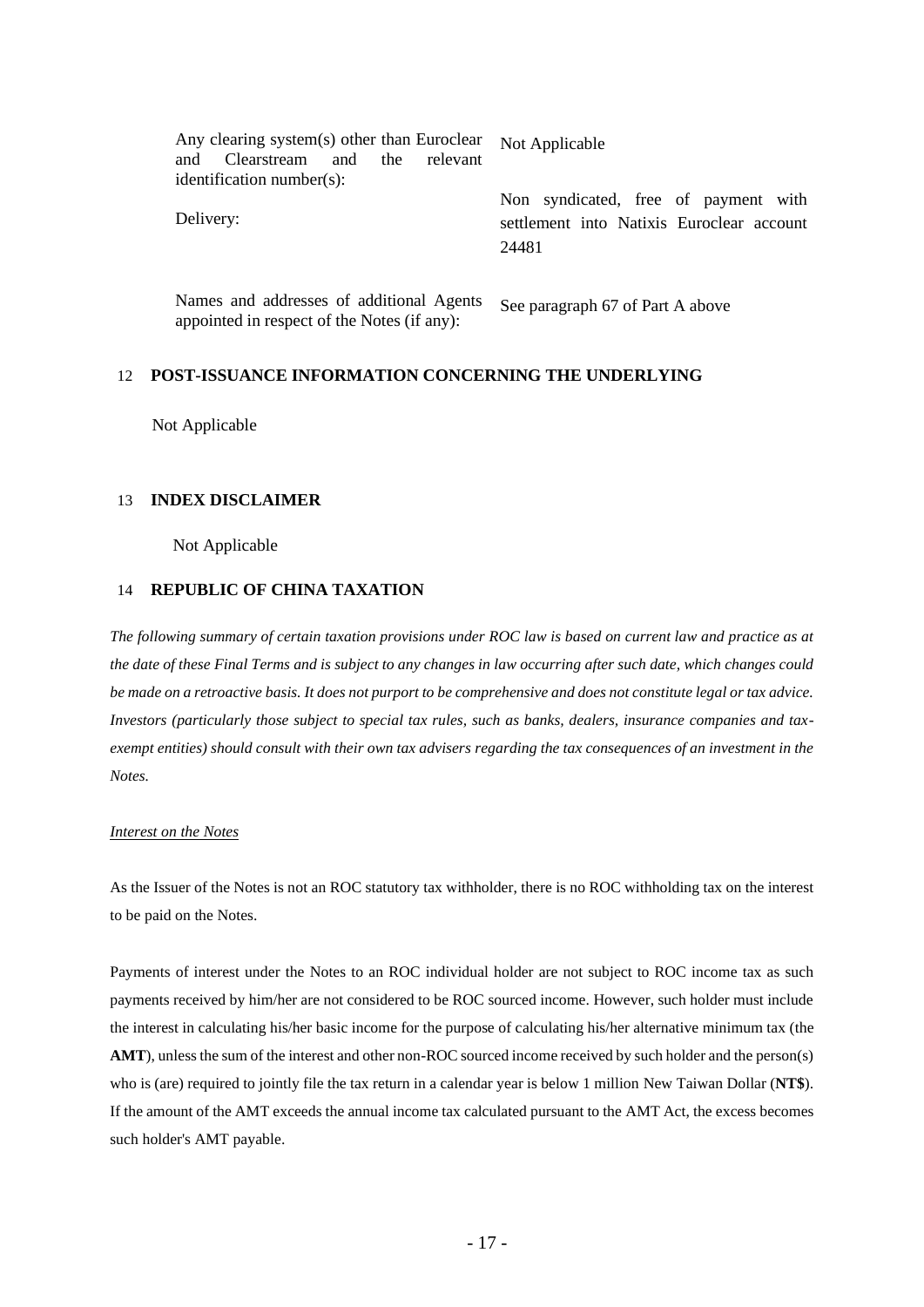ROC corporate holders must include the interest receivable under the Notes as part of their taxable income and pay income tax at a flat rate of 20 per cent. (unless the total taxable income for a fiscal year is under NT\$120,000), as they are subject to income tax on their worldwide income on an accrual basis. The AMT is not applicable.

#### *Sale of the Notes*

In general, the sale of corporate bonds or financial bonds is subject to 0.1 per cent securities transaction tax (**STT**) on the transaction price. However, Article 2-1 of the ROC Securities Transaction Tax Act prescribes that STT will not be levied on the sale of corporate bonds and financial bonds from 1 January 2010 to 31 December 2026. Therefore, the sale of the notes will be exempt from STT if the sale is conducted on or before 31 December 2026. Starting from 1 January 2027, any sale of the notes will be subject to STT at 0.1 per cent of the transaction price, unless otherwise provided by the tax laws that may be in force at that time.

Capital gains generated from the sale of bonds are exempt from income tax. Accordingly, ROC individual and corporate holders are not subject to income tax on any capital gains generated from the sale of the Notes. In addition, ROC individual holders are not subject to AMT on any capital gains generated from the sale of the Notes. However, ROC corporate holders should include the capital gains in calculating their basic income for the purpose of calculating their AMT. If the amount of the AMT exceeds the annual income tax calculated pursuant to the AMT Act, the excess becomes the ROC corporate holders' AMT payable. Capital losses, if any, incurred by such holders could be carried over 5 years to offset against capital gains of same category of income for the purposes of calculating their AMT.

#### 15 **ROC Settlement and Trading**

Initial subscription of the Notes by investors will be settled directly through Euroclear or Clearstream, Luxembourg. In order to purchase the Notes, an investor must have an account with Euroclear or Clearstream, Luxembourg and settle the Notes through such account with Euroclear or Clearstream, Luxembourg. For any ROC investor having its own account with Euroclear or Clearstream, Luxembourg, the distributions of principal and/or interest for the Notes to such holders will be made to its own account with Euroclear or Clearstream, Luxembourg.

As of the date of these Final Terms, the Issuer has not entered into any settlement agreement with the Taiwan Depository & Clearing Corporation (the **TDCC**) and has no intention to do so.

In the future, if the Issuer enters into a settlement agreement with TDCC, an investor, if it has a securities bookentry account with a Taiwan securities broker and a foreign currency deposit account with a Taiwan bank, may settle the Notes through the account of TDCC with Euroclear or Clearstream, Luxembourg if it applies to TDCC (by filing in a prescribed form) to transfer the Notes in its own account with Euroclear or Clearstream, Luxembourg to such TDCC account with Euroclear or Clearstream, Luxembourg for trading in the domestic market or vice versa for trading in overseas markets. For settlement through TDCC, TDCC will allocate the respective Notes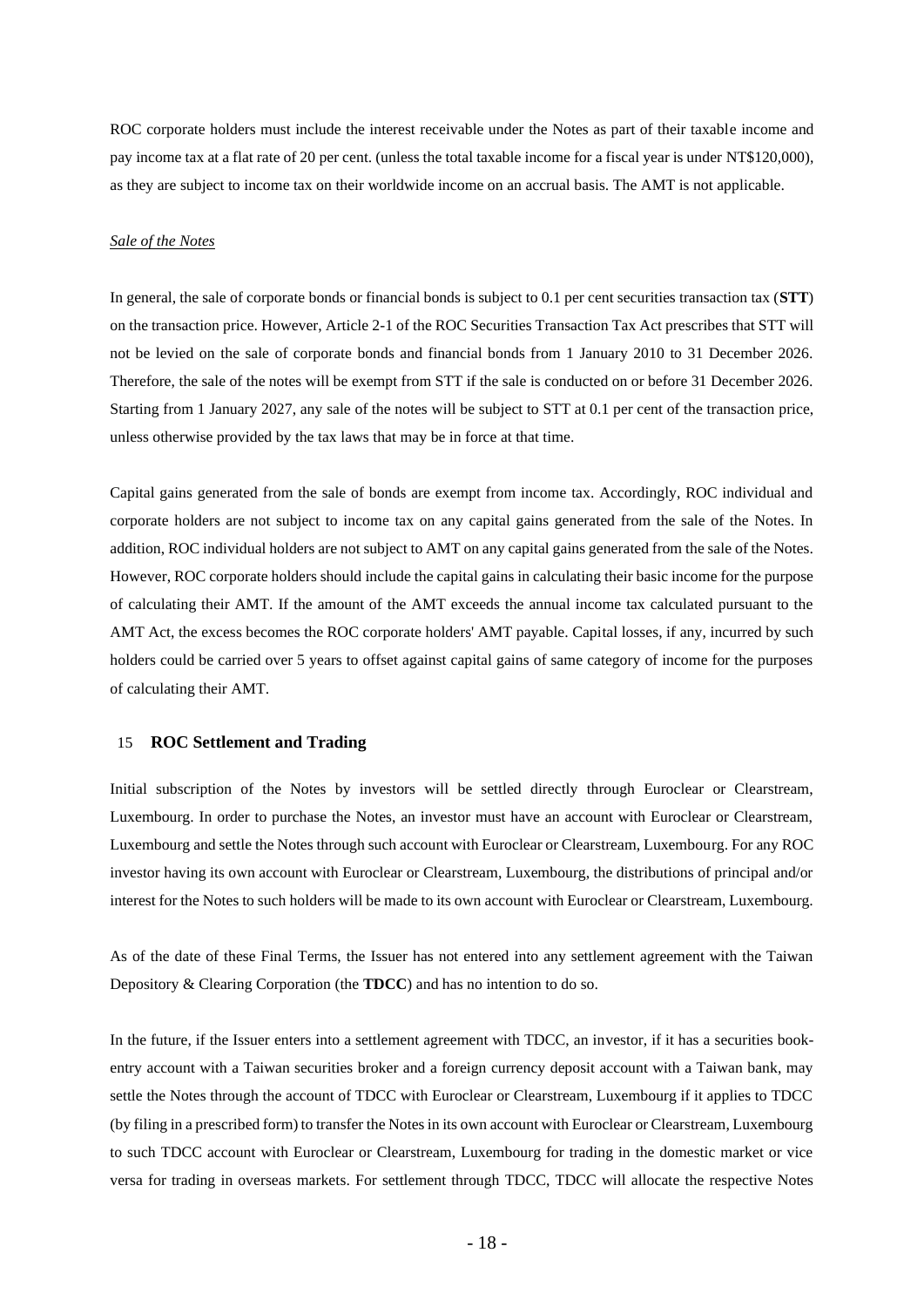position to the securities book-entry account designated by such investor in the ROC. The Notes will be traded and settled pursuant to the applicable rules and operating procedures of TDCC and the TPEx as domestic bonds. For such investors who hold their interest in the Notes through an account opened and held by TDCC with Euroclear or Clearstream, Luxembourg, distributions of principal and/or interest for the Notes to such holders may be made by payment services banks whose systems are connected to TDCC to the foreign currency deposit accounts of the holders. Such payment is expected to be made on the second Taiwanese business day following TDCC's receipt of such payment (due to time difference, the payment is expected to be received by TDCC one Taiwanese business day after the distribution date). However, when the holders will actually receive such distributions may vary depending upon the daily operations of the Taiwan banks with which the holder has the foreign currency deposit account.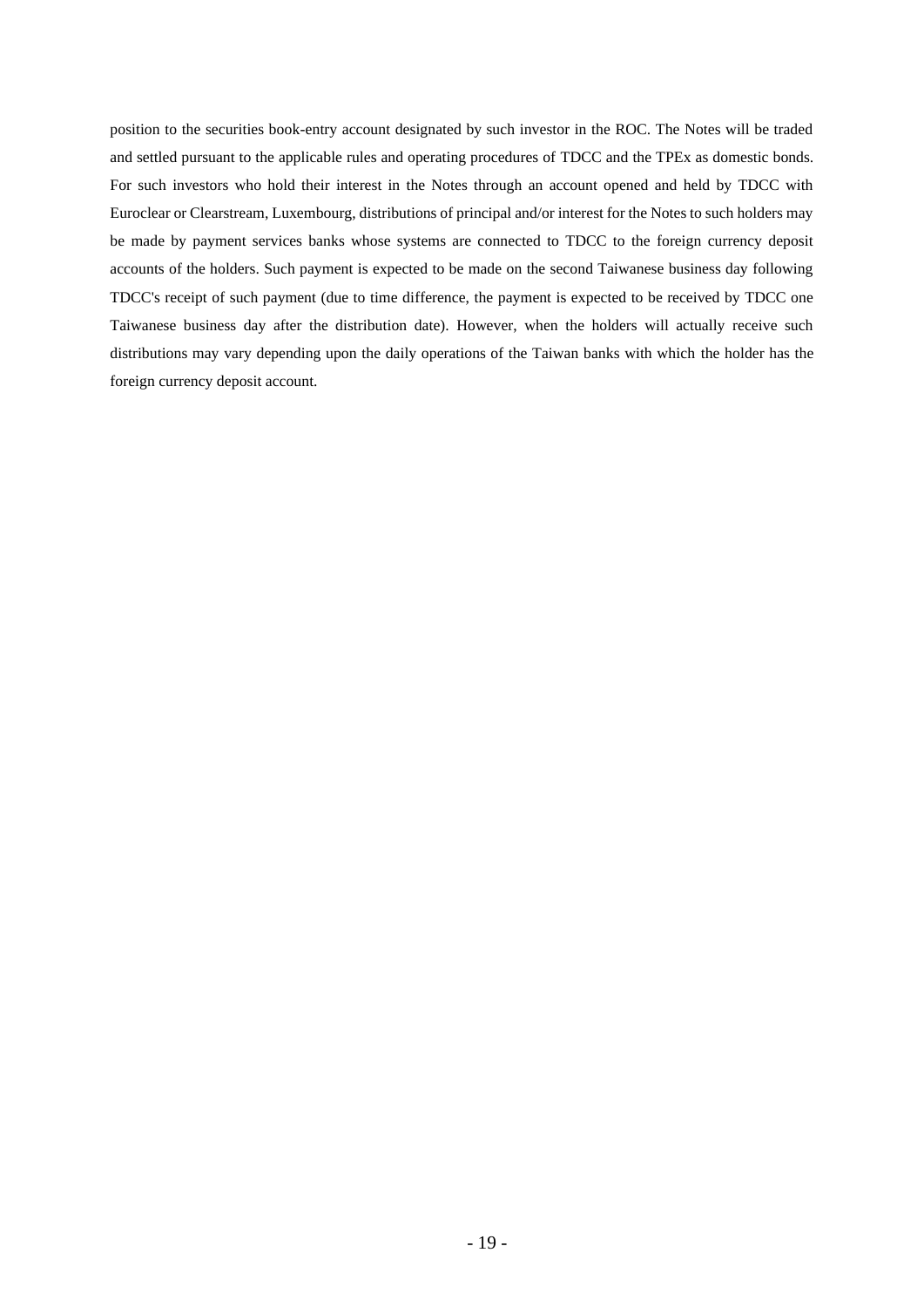# ANNEX TO THE FINAL TERMS IN RELATION TO THE ADDITIONAL TERMS AND CONDITIONS OF THE NOTES

*The information set out in this Annex consolidates information already referred to in the Additional Terms and Conditions on pages 669 to 918 of the Base Prospectus, and is included to aid the comprehensibility of the product.*

**2. Provisions applicable to Rate Linked Notes, Currency Linked Notes, Inflation Linked Notes and Hybrid Structured Notes relating to formulae for the calculation of Interest Amounts, Final Redemption Amount and/or Optional Redemption Amount and/or Automatic Early Redemption Amount**

**2.4 Calculation Formulae Applicable Specifically for Rate Linked Notes: Redemption Provisions**

**Callable Zero Coupon** Applicable

The Callable Zero Coupon is a non-interest-bearing product whereby the Issuer has the option to redeem on Optional Redemption Dates prior to the Maturity Date. Upon redemption, optional or at maturity, the remuneration in included in the Redemption Price.

#### **Redemption Provision**

In respect of each Optional Redemption Date i:

Redemption Price(i) =  $(1 + FXR) \wedge D(i)$ 

On the Maturity Date, if the Issuer's Option has not been exercised:

Redemption Price =  $(1 + FXR)$   $\wedge$  M

Where:

- **FXR** means a percentage specified below.
- **M** means the number of years in the period from, and including, the Issue Date to, but excluding, the Maturity Date.

And in respect of each Optional Redemption Date i:

• **D(i)** means the number of years in the period from, and including, the Issue Date to, but excluding, the Optional Redemption Date i.

# **Elements of the formula for the calculation of the Redemption Price:**

#### **FXR means 3.23%**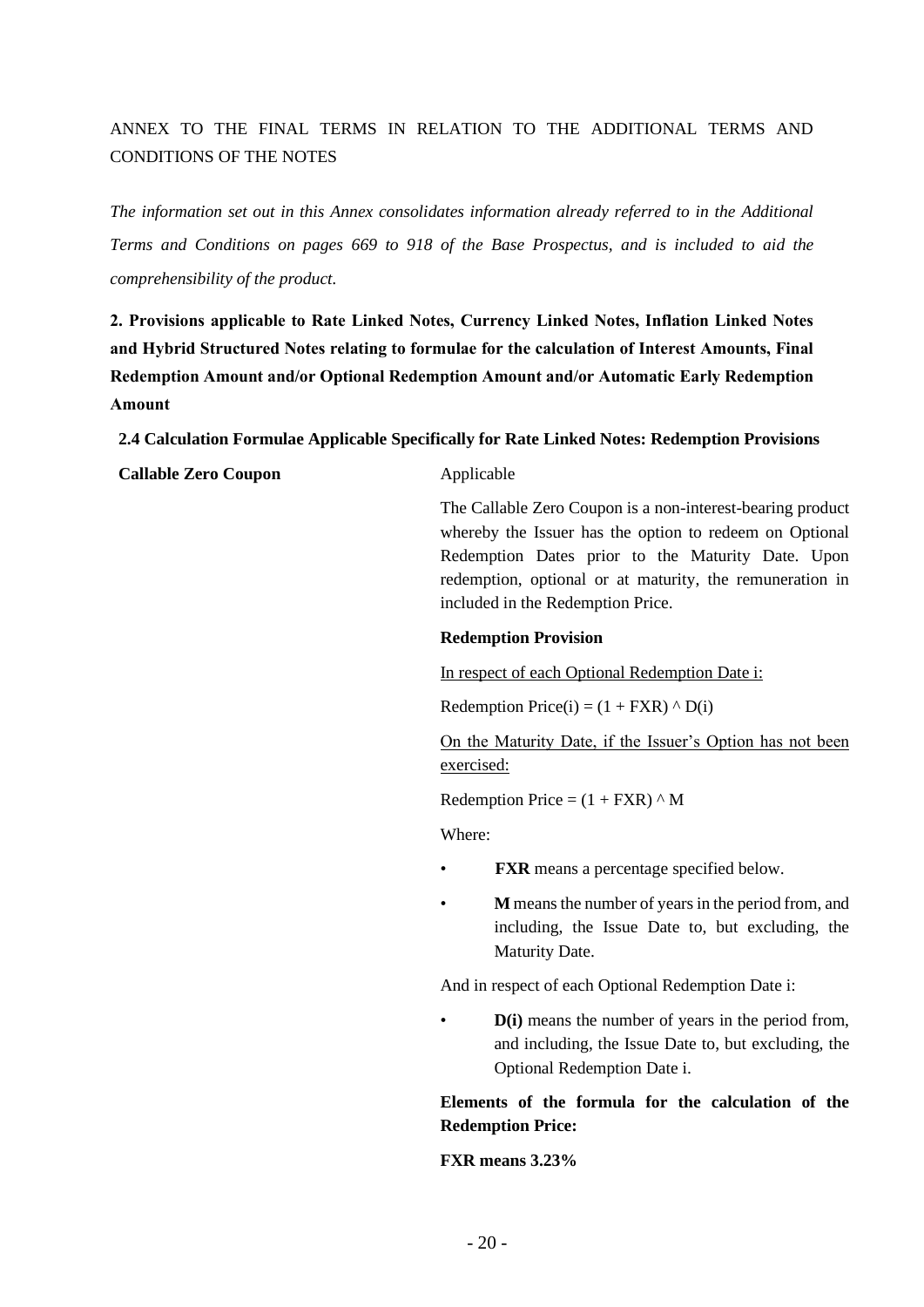| D(i) | Optional<br><b>Redemption Dates</b> | <b>Optional Redemption</b><br><b>Amount</b> | <b>Optional Redemption</b><br><b>Amount per Note</b> | <b>Accreting of Aggregate</b><br><b>Nominal Amount of</b><br>Issue |
|------|-------------------------------------|---------------------------------------------|------------------------------------------------------|--------------------------------------------------------------------|
|      |                                     | (expressed in per cent.)                    | (expressed in nominal)                               | (expressed in nominal)                                             |
| 5    | 27-January-<br>2027                 | 117.227536%                                 | 234,455.07                                           | 93,782,028.81                                                      |
| 6    | 27-January-<br>2028                 | 121.013985%                                 | 242,027.97                                           | 96,811,188.34                                                      |
| 7    | 27-January-<br>2029                 | 124.922737%                                 | 249,845.47                                           | 99,938,189.72                                                      |
| 8    | 27-January-<br>2030                 | 128.957742%                                 | 257,915.48                                           | 103,166,193.25                                                     |
| 9    | 27-January-<br>2031                 | 133.123077%                                 | 266,246.15                                           | 106,498,461.29                                                     |
| 10   | 27-January-<br>2032                 | 137.422952%                                 | 274,845.90                                           | 109,938,361.59                                                     |
| 11   | 27-January-<br>2033                 | 141.861713%                                 | 283,723.43                                           | 113,489,370.67                                                     |
| 12   | 27-January-<br>2034                 | 146.443847%                                 | 292,887.69                                           | 117,155,077.34                                                     |
| 13   | 27-January-<br>2035                 | 151.173983%                                 | 302,347.97                                           | 120,939,186.34                                                     |
| 14   | 27-January-<br>2036                 | 156.056903%                                 | 312,113.81                                           | 124,845,522.06                                                     |
| 15   | 27-January-<br>2037                 | 161.097541%                                 | 322,195.08                                           | 128,878,032.42                                                     |
| 16   | 27-January-<br>2038                 | 166.300991%                                 | 332,601.98                                           | 133,040,792.87                                                     |
| 17   | 27-January-<br>2039                 | 171.672513%                                 | 343,345.03                                           | 137,338,010.48                                                     |
| 18   | 27-January-<br>2040                 | 177.217535%                                 | 354,435.07                                           | 141,774,028.22                                                     |
| 19   | 27-January-<br>2041                 | 182.941662%                                 | 365,883.32                                           | 146, 353, 329. 33                                                  |
| 20   | 27-January-<br>2042                 | 188.850677%                                 | 377,701.35                                           | 151,080,541.87                                                     |